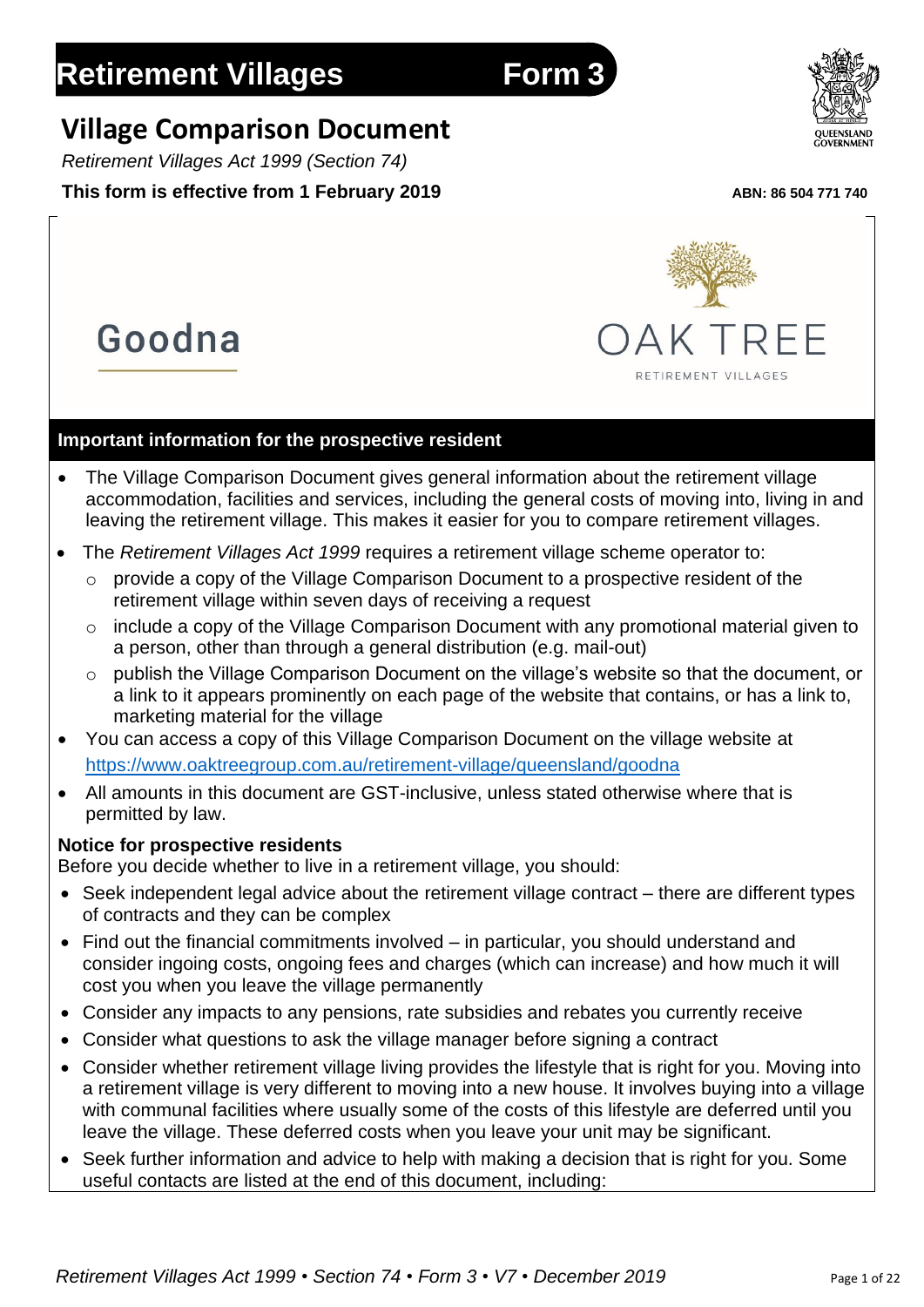- o Queensland Retirement Village and Park Advice Service (QRVPAS) which provides free information and legal assistance for residents and prospective residents of retirement village. See [www.caxton.org.au](http://www.caxton.org.au/) or phone 07 3214 6333.
- o The Queensland Law Society which can provide a list of lawyers who practice retirement village law. See [www.qls.com.au](http://www.qls.com.au/) or phone: 1300 367 757.

#### **More information**

- If you decide to move into a retirement village, the operator will provide you with a Prospective Costs Document for your selected unit, a residence contract and other legal documents.
- By law, you must have a copy of the Village Comparison Document, the Prospective Costs Document, the village by-laws, your residence contract and all attachments to your residence contract for at least 21 days before you and the operator enter into the residence contract. This is to give you time to read these documents carefully and seek professional advice about your legal and financial interests. You have the right to waive the 21-day period if you get legal advice from a Queensland lawyer about your contract.

**The information in this Village Comparison Document is correct as at** *1 July 2020* **and applies to prospective residents.**

**Some of the information in this document may not apply to existing residence contracts.**

#### **Part 1 – Operator and management details**

| 1.1 Retirement village<br><b>location</b>                                        | Retirement Village Name: Oak Tree Retirement Village Goodna<br>Street Address: 32 Brennan Street                                                                                                                                                                                                                      |  |  |  |  |
|----------------------------------------------------------------------------------|-----------------------------------------------------------------------------------------------------------------------------------------------------------------------------------------------------------------------------------------------------------------------------------------------------------------------|--|--|--|--|
|                                                                                  | Suburb: Goodna State: QLD<br>Post Code: 4300                                                                                                                                                                                                                                                                          |  |  |  |  |
| 1.2 Owner of the land<br>on which the<br>retirement village<br>scheme is located | Name of land owner: Shiloh Village Holdings Ltd<br>Australian Company Number (ACN): 124 068 079<br>Address: 72 Redbank Plains Road<br>Suburb: Goodna<br>State: QLD Post Code: 4300                                                                                                                                    |  |  |  |  |
| 1.3 Village operator                                                             | Name of entity that operates the retirement village (scheme operator):<br>Oak Tree Retirement Villages Goodna Pty Ltd<br>Australian Company Number (ACN): 164 489 294<br>Address: Ground Floor, 60 Raff Street<br>Suburb: Spring Hill<br>State: QLD<br>Post Code: 4004<br>Date entity became operator: 2 October 2007 |  |  |  |  |
| 1.4 Village<br>management and<br>onsite availability                             | Name of village management entity and contact details<br>Oak Tree Retirement Villages Goodna Pty Ltd<br>Australian Company Number (ACN): 164 489 294                                                                                                                                                                  |  |  |  |  |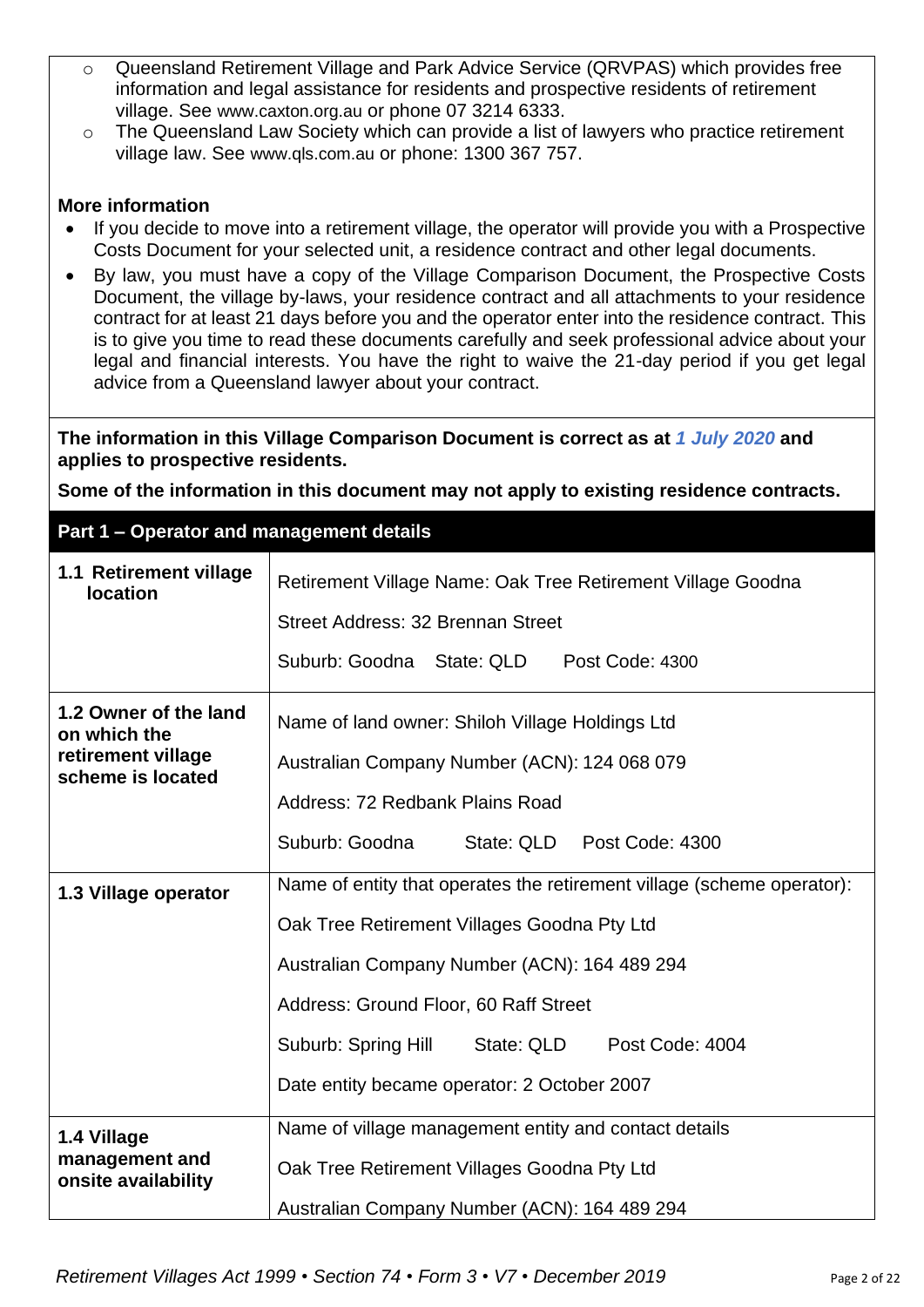|                                                                 | Email: vmgoodna@oaktreegroup.com.au<br>Phone: 0427 926 836                                                                                                                                                                                                                                                                                                                                                                              |
|-----------------------------------------------------------------|-----------------------------------------------------------------------------------------------------------------------------------------------------------------------------------------------------------------------------------------------------------------------------------------------------------------------------------------------------------------------------------------------------------------------------------------|
|                                                                 | An onsite manager (or representative) is available to residents:                                                                                                                                                                                                                                                                                                                                                                        |
|                                                                 | $\boxtimes$ Part time                                                                                                                                                                                                                                                                                                                                                                                                                   |
|                                                                 | Onsite availability includes:                                                                                                                                                                                                                                                                                                                                                                                                           |
|                                                                 | Weekdays: Monday to Friday 09:00am to 3:30pm                                                                                                                                                                                                                                                                                                                                                                                            |
| <b>1.5 Approve closure</b><br>plans and transition              | Is there an approved transition plan for the village?<br>$\Box$ Yes $\boxtimes$ No                                                                                                                                                                                                                                                                                                                                                      |
| plans for the<br>retirement village                             | A written transition plan approved by the Department of Housing and<br>Public Works is required when an existing operator is transitioning<br>control of the retirement village scheme's operation to a new operator.                                                                                                                                                                                                                   |
|                                                                 | Is there an approved closure plan for the village?<br>$\Box$ Yes $\boxtimes$ No                                                                                                                                                                                                                                                                                                                                                         |
|                                                                 | A written closure plan approved by the residents of the village (by a<br>special resolution at a residents meeting) or by the Department of<br>Housing and Public Works is required if an operator is closing a<br>retirement village scheme. This includes winding down or stopping to<br>operate the village, even temporarily.                                                                                                       |
| <b>1.6 Statutory Charge</b><br>over retirement village<br>land. | Tenure in a leasehold or freehold scheme is secured by the registration<br>of your interest on the certificate of title for the property. There is no<br>statutory charge registered over leasehold schemes and freehold<br>schemes.                                                                                                                                                                                                    |
|                                                                 | In relation to licence schemes, a statutory charge over the land is<br>normally registered on the certificate of title by the chief executive of<br>the department administering the Act. It there is no statutory charge<br>registered on a licence scheme, which may be the case for some<br>religious, charitable or community purpose organisations, you should<br>check if the security of tenure offered meets your requirements. |
|                                                                 | Is a statutory charge registered on the certificate of title for the<br>retirement village land?<br>$\boxtimes$ Yes $\Box$ No                                                                                                                                                                                                                                                                                                           |
|                                                                 | If yes, provide details of the registered statutory charge:                                                                                                                                                                                                                                                                                                                                                                             |
|                                                                 | Statutory Charge No 711052978 under part 6 of the Retirement<br>Villages Act 1999                                                                                                                                                                                                                                                                                                                                                       |
| Part 2 - Age limits                                             |                                                                                                                                                                                                                                                                                                                                                                                                                                         |
| 2.1 What age limits<br>apply to residents in<br>this village?   | Subject to the following, a new resident must be 55 years old or older<br>and where there are two residents for one unit, one of those new<br>residents must be 55 years old or older. The Scheme Operator may:                                                                                                                                                                                                                         |
|                                                                 | - decline an application from a proposed new resident<br>- change the age limit for the village                                                                                                                                                                                                                                                                                                                                         |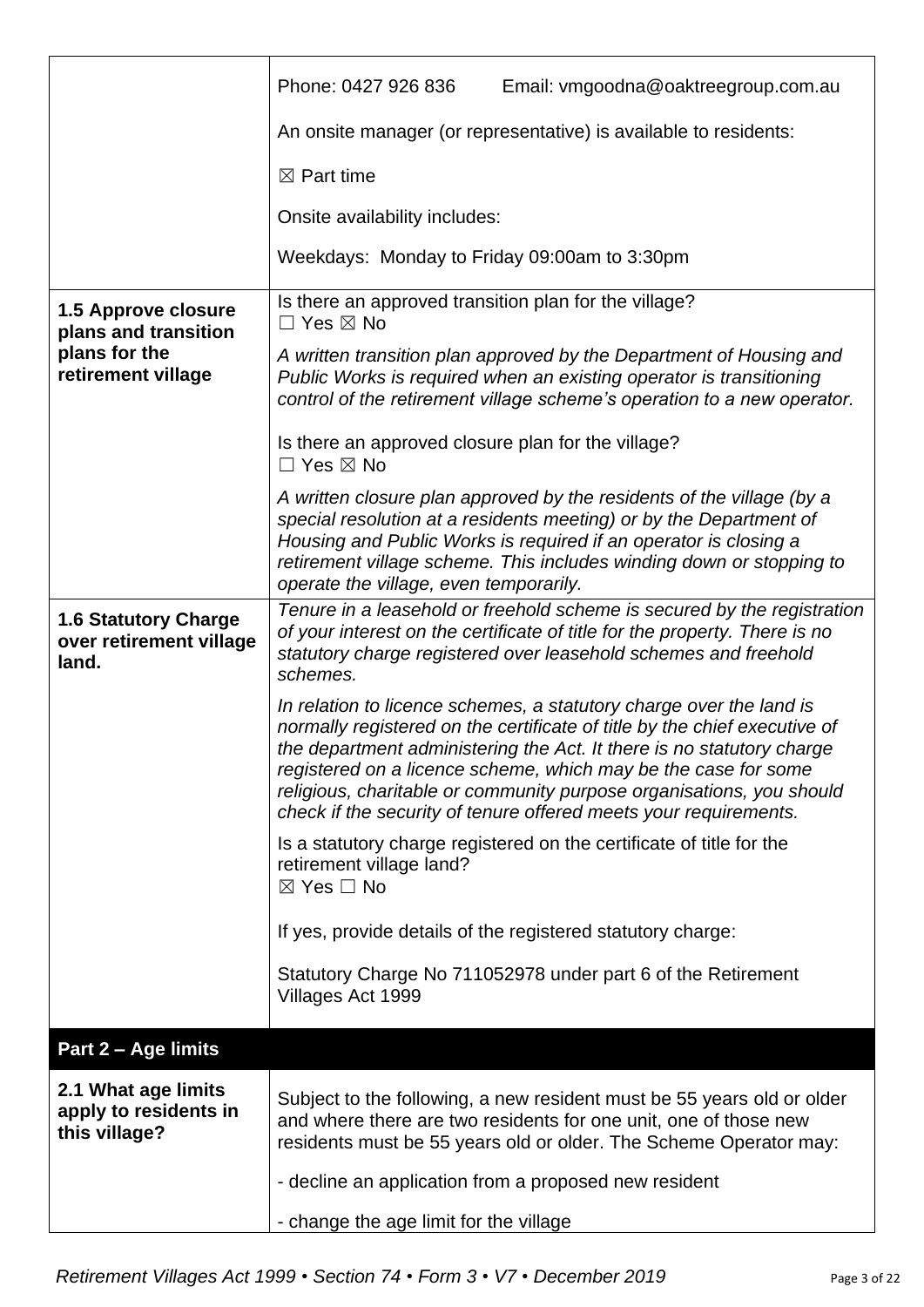|                                                                                                                              | - vary the age limit requirement                                                                                                                                                                                                                                                                            |           |                                                                                                                                                                                                                                                                                                                      |              |
|------------------------------------------------------------------------------------------------------------------------------|-------------------------------------------------------------------------------------------------------------------------------------------------------------------------------------------------------------------------------------------------------------------------------------------------------------|-----------|----------------------------------------------------------------------------------------------------------------------------------------------------------------------------------------------------------------------------------------------------------------------------------------------------------------------|--------------|
| <b>ACCOMMODATION, FACILITIES AND SERVICES</b>                                                                                |                                                                                                                                                                                                                                                                                                             |           |                                                                                                                                                                                                                                                                                                                      |              |
| 3.1 Resident<br>ownership or tenure of<br>the units in the village<br>is:                                                    | Part 3 - Accommodation units: Nature of ownership or tenure<br>Freehold (owner resident)<br>Lease (non-owner resident)<br>$\boxtimes$ Licence (non-owner resident)<br>Share in company title entity (non-owner resident)<br>Unit in unit trust (non-owner resident)<br>Rental (non-owner resident)<br>Other |           |                                                                                                                                                                                                                                                                                                                      |              |
| <b>Accommodation types</b>                                                                                                   |                                                                                                                                                                                                                                                                                                             |           |                                                                                                                                                                                                                                                                                                                      |              |
| 3.2 Number of units by<br>accommodation type<br>and tenure                                                                   |                                                                                                                                                                                                                                                                                                             |           | There are 63 units in the village, comprising 63 single story units                                                                                                                                                                                                                                                  |              |
| <b>Accommodation</b><br><b>Unit</b>                                                                                          | <b>Freehold</b>                                                                                                                                                                                                                                                                                             | Leasehold | <b>Licence</b>                                                                                                                                                                                                                                                                                                       | <b>Other</b> |
| Independent living<br>units                                                                                                  |                                                                                                                                                                                                                                                                                                             |           |                                                                                                                                                                                                                                                                                                                      |              |
| Studio                                                                                                                       |                                                                                                                                                                                                                                                                                                             |           |                                                                                                                                                                                                                                                                                                                      |              |
| One bedroom                                                                                                                  |                                                                                                                                                                                                                                                                                                             |           | 7 units                                                                                                                                                                                                                                                                                                              |              |
| Two bedrooms                                                                                                                 |                                                                                                                                                                                                                                                                                                             |           | 56 units                                                                                                                                                                                                                                                                                                             |              |
| Three bedrooms<br>$\blacksquare$                                                                                             |                                                                                                                                                                                                                                                                                                             |           |                                                                                                                                                                                                                                                                                                                      |              |
| Serviced units                                                                                                               |                                                                                                                                                                                                                                                                                                             |           |                                                                                                                                                                                                                                                                                                                      |              |
| <b>Studio</b>                                                                                                                |                                                                                                                                                                                                                                                                                                             |           |                                                                                                                                                                                                                                                                                                                      |              |
| One bedroom<br>$\blacksquare$                                                                                                |                                                                                                                                                                                                                                                                                                             |           |                                                                                                                                                                                                                                                                                                                      |              |
| Two bedrooms                                                                                                                 |                                                                                                                                                                                                                                                                                                             |           |                                                                                                                                                                                                                                                                                                                      |              |
| Three bedrooms                                                                                                               |                                                                                                                                                                                                                                                                                                             |           |                                                                                                                                                                                                                                                                                                                      |              |
| Other                                                                                                                        |                                                                                                                                                                                                                                                                                                             |           |                                                                                                                                                                                                                                                                                                                      |              |
| Total number of units                                                                                                        |                                                                                                                                                                                                                                                                                                             |           | 63 units                                                                                                                                                                                                                                                                                                             |              |
|                                                                                                                              |                                                                                                                                                                                                                                                                                                             |           |                                                                                                                                                                                                                                                                                                                      |              |
| <b>Access and design</b><br>3.3 What disability<br>access and design<br>features do the units<br>and the village<br>contain? | units                                                                                                                                                                                                                                                                                                       |           | $\boxtimes$ Level access from the street into and between all areas of the unit<br>(i.e. no external or internal steps or stairs) in $\boxtimes$ some units<br>$\Box$ Alternatively, a ramp, elevator or lift allows entry into $\Box$ all $\Box$ some<br>Step-free (hobless) shower in $\Box$ all units $\Box$ some |              |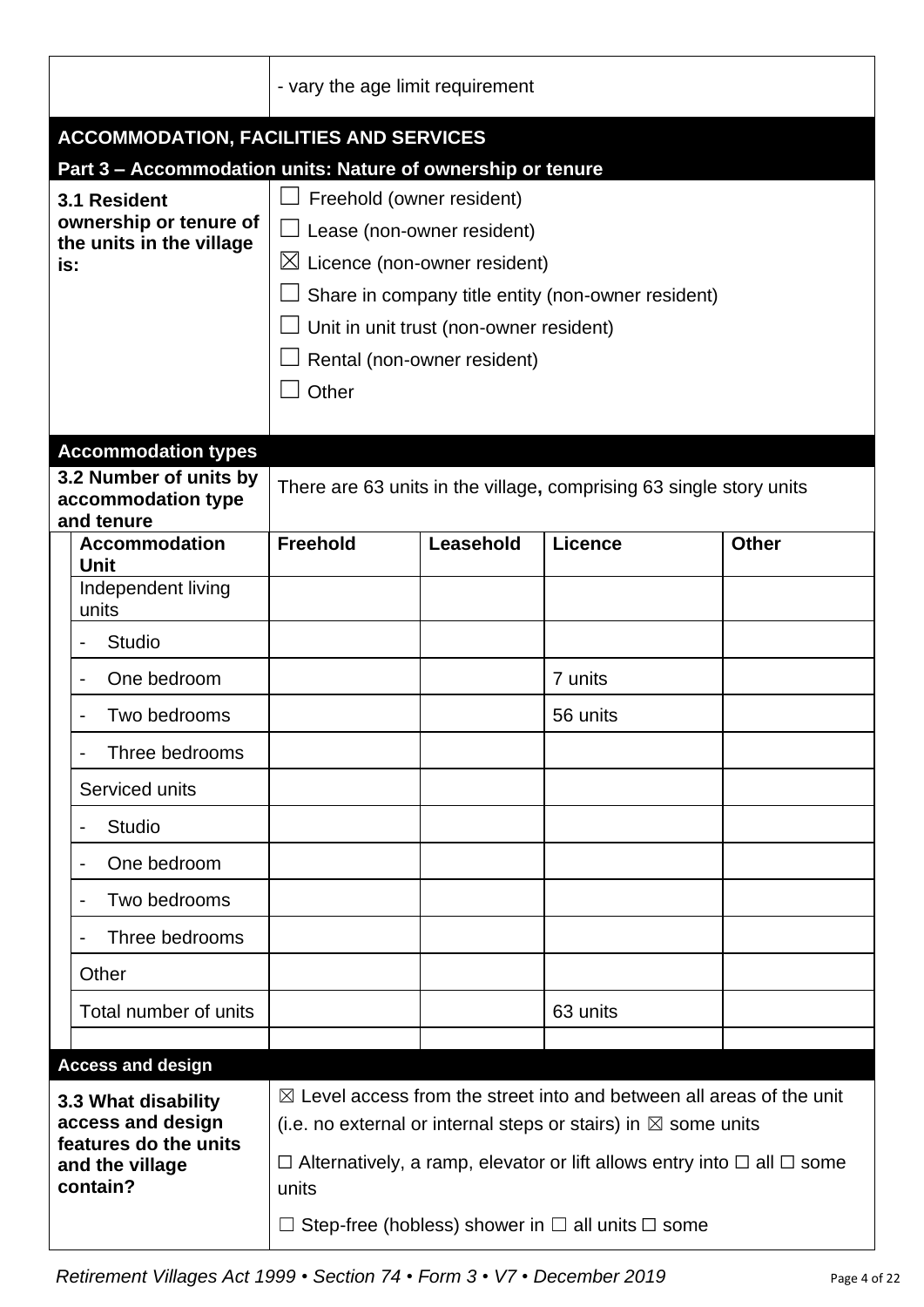|                                                                                                                         | $\boxtimes$ Width of doorways allow for wheelchair access in $\boxtimes$ all units                                                                                                                                                                                                                                                                                                                                              |  |  |  |
|-------------------------------------------------------------------------------------------------------------------------|---------------------------------------------------------------------------------------------------------------------------------------------------------------------------------------------------------------------------------------------------------------------------------------------------------------------------------------------------------------------------------------------------------------------------------|--|--|--|
|                                                                                                                         | $\boxtimes$ Toilet is accessible in a wheelchair in $\boxtimes$ all units                                                                                                                                                                                                                                                                                                                                                       |  |  |  |
|                                                                                                                         | $\Box$ Other key features in the units or village that cater for people with<br>disability or assist residents to age in place:                                                                                                                                                                                                                                                                                                 |  |  |  |
|                                                                                                                         | $\Box$ None                                                                                                                                                                                                                                                                                                                                                                                                                     |  |  |  |
| Part 4 - Parking for residents and visitors                                                                             |                                                                                                                                                                                                                                                                                                                                                                                                                                 |  |  |  |
| 4.1 What car parking                                                                                                    | $\boxtimes$ 49 units with own garage or carport separate from the unit                                                                                                                                                                                                                                                                                                                                                          |  |  |  |
| in the village is                                                                                                       | $\boxtimes$ General car parking for residents in the village for 14 units                                                                                                                                                                                                                                                                                                                                                       |  |  |  |
| available for<br>residents?                                                                                             | $\boxtimes$ Other parking e.g. caravan or boat: 6 spaces subject to availability<br>and authorisation by the operator                                                                                                                                                                                                                                                                                                           |  |  |  |
|                                                                                                                         | Residents must comply with the Village Rules. Restrictions on<br>resident's car parking include:                                                                                                                                                                                                                                                                                                                                |  |  |  |
|                                                                                                                         | Nose to tail parking in unit driveways is permitted only if space<br>$\bullet$<br>allows and vehicles do not protrude onto roadways or footpaths;<br>Vehicles are not permitted to be parked on roadsides, paths,<br>$\bullet$<br>roadways or lawns;<br>Residents must not park in visitor parking bays;<br>Additional vehicles are not permitted without prior authorisation<br>$\bullet$<br>from the operator.                |  |  |  |
| 4.2 Is parking in the<br>village available for<br>visitors?<br>If yes, parking<br>restrictions include                  | $\boxtimes$ Yes<br>$\Box$ No<br>Visitor parking bays are provided throughout the Village to members of<br>the public visiting a hosting resident. Visitors are required to park in the<br>designated visitor parking bays provided or nose to tail in the hosting<br>resident's driveway if space permits.<br>Visitors must not park in other residents' garages or carports and<br>parking on roadways is strictly prohibited. |  |  |  |
|                                                                                                                         |                                                                                                                                                                                                                                                                                                                                                                                                                                 |  |  |  |
| <b>Part 5 - Planning and development</b>                                                                                | Year village construction started: 2006                                                                                                                                                                                                                                                                                                                                                                                         |  |  |  |
| 5.1 Is construction or<br>development of the                                                                            | $\boxtimes$ Fully developed / completed                                                                                                                                                                                                                                                                                                                                                                                         |  |  |  |
| village complete?                                                                                                       | $\Box$ Partially developed / completed                                                                                                                                                                                                                                                                                                                                                                                          |  |  |  |
|                                                                                                                         | Construction yet to commence                                                                                                                                                                                                                                                                                                                                                                                                    |  |  |  |
| 5.2 Construction,<br>development<br>applications and<br>development<br>approvals<br>Provide details and<br>timeframe of | Provide detail of any construction, development or redevelopment<br>relating to the retirement village land, including details of any related<br>development approval or development applications in accordance with<br>the Planning Act 2016                                                                                                                                                                                   |  |  |  |
| development or<br>proposed development,<br>including the final                                                          | Not Applicable                                                                                                                                                                                                                                                                                                                                                                                                                  |  |  |  |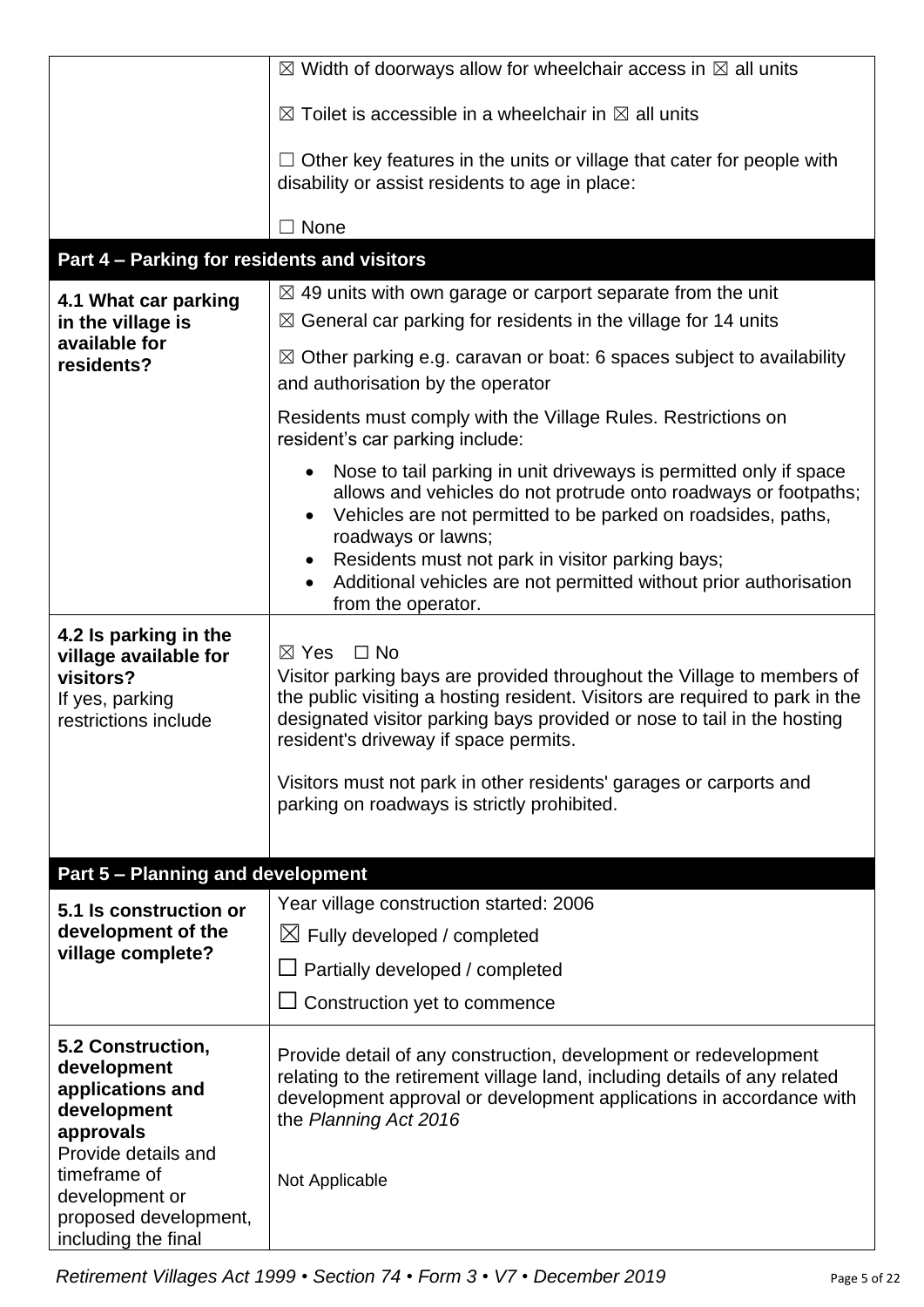| number and types of<br>units and any new<br>facilities.                              |                                                                                                                                                                                                                                                                                                                                                                                                                                                                                                                                                                                                  |                                                                                                     |  |  |  |
|--------------------------------------------------------------------------------------|--------------------------------------------------------------------------------------------------------------------------------------------------------------------------------------------------------------------------------------------------------------------------------------------------------------------------------------------------------------------------------------------------------------------------------------------------------------------------------------------------------------------------------------------------------------------------------------------------|-----------------------------------------------------------------------------------------------------|--|--|--|
| 5.3 Redevelopment<br>plan under the<br><b>Retirement Villages</b><br><b>Act 1999</b> | Is there an approved redevelopment plan for the village under the<br><b>Retirement Villages Act?</b><br>Yes $\boxtimes$ No<br>The Retirement Villages Act may require a written redevelopment plan<br>for certain types of redevelopment of the village and this is different to<br>a development approval. A redevelopment plan must be approved by<br>the residents of the village (by a special resolution at a residents<br>meeting) or by the Department of Housing and Public Works.<br>Note: see notice at end of document regarding inspection of the<br>development approval documents. |                                                                                                     |  |  |  |
| Part 6 - Facilities onsite at the village                                            |                                                                                                                                                                                                                                                                                                                                                                                                                                                                                                                                                                                                  |                                                                                                     |  |  |  |
| 6.1 The following<br>facilities are currently                                        | Activities or games room                                                                                                                                                                                                                                                                                                                                                                                                                                                                                                                                                                         | $\boxtimes$ Medical consultation room                                                               |  |  |  |
| available to residents:                                                              | Arts and crafts room                                                                                                                                                                                                                                                                                                                                                                                                                                                                                                                                                                             | Restaurant                                                                                          |  |  |  |
|                                                                                      | Auditorium                                                                                                                                                                                                                                                                                                                                                                                                                                                                                                                                                                                       | Shop                                                                                                |  |  |  |
|                                                                                      | $\boxtimes$ BBQ area outdoors                                                                                                                                                                                                                                                                                                                                                                                                                                                                                                                                                                    | $\boxtimes$ Swimming pool - outdoor                                                                 |  |  |  |
|                                                                                      | <b>Billiards room</b><br>$\bowtie$                                                                                                                                                                                                                                                                                                                                                                                                                                                                                                                                                               | heated                                                                                              |  |  |  |
|                                                                                      | $\boxtimes$ Bowling green outdoor                                                                                                                                                                                                                                                                                                                                                                                                                                                                                                                                                                | $\boxtimes$ Separate lounge in community<br>centre                                                  |  |  |  |
|                                                                                      | Business centre (e.g.<br>computers, printers, internet<br>access)                                                                                                                                                                                                                                                                                                                                                                                                                                                                                                                                | Spa [indoor / outdoor]<br>[heated / not heated                                                      |  |  |  |
|                                                                                      | Chapel / prayer room                                                                                                                                                                                                                                                                                                                                                                                                                                                                                                                                                                             | $\boxtimes$ Storage area for boats / caravans                                                       |  |  |  |
|                                                                                      | <b>Communal laundries</b>                                                                                                                                                                                                                                                                                                                                                                                                                                                                                                                                                                        | Tennis court [full/half]                                                                            |  |  |  |
|                                                                                      | $\boxtimes$ Community room or centre                                                                                                                                                                                                                                                                                                                                                                                                                                                                                                                                                             | Village bus or transport                                                                            |  |  |  |
|                                                                                      | Dining room                                                                                                                                                                                                                                                                                                                                                                                                                                                                                                                                                                                      | $\boxtimes$ Workshop                                                                                |  |  |  |
|                                                                                      | Gardens                                                                                                                                                                                                                                                                                                                                                                                                                                                                                                                                                                                          | Other:                                                                                              |  |  |  |
|                                                                                      | Gym                                                                                                                                                                                                                                                                                                                                                                                                                                                                                                                                                                                              |                                                                                                     |  |  |  |
|                                                                                      | $\boxtimes$ Hairdressing or beauty<br>room<br>$\boxtimes$ Library                                                                                                                                                                                                                                                                                                                                                                                                                                                                                                                                |                                                                                                     |  |  |  |
|                                                                                      |                                                                                                                                                                                                                                                                                                                                                                                                                                                                                                                                                                                                  | Details about any facility that is not funded from the General Services Charge paid by residents or |  |  |  |

ls about any facility that is not funded from the General Services Charge paid by residents or if there are any restrictions on access or sharing of facilities (e.g. with an aged care facility).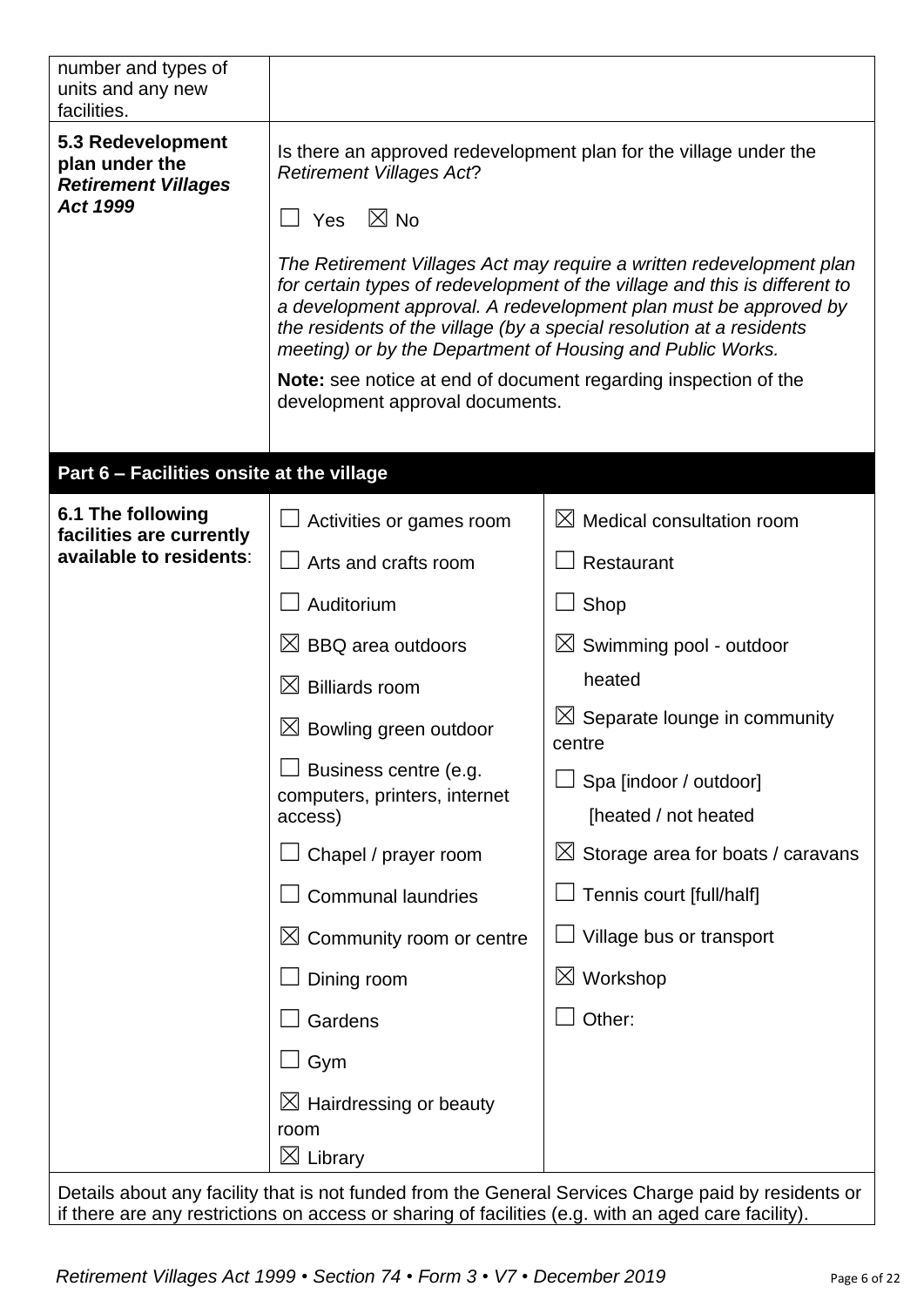| N/A                                                                                                                                                                                                                                                                                                                                                                                                                                                                                                    |                                                                                                                                                                                                                                                                                                                                                                                                                                                                                                                 |  |  |  |
|--------------------------------------------------------------------------------------------------------------------------------------------------------------------------------------------------------------------------------------------------------------------------------------------------------------------------------------------------------------------------------------------------------------------------------------------------------------------------------------------------------|-----------------------------------------------------------------------------------------------------------------------------------------------------------------------------------------------------------------------------------------------------------------------------------------------------------------------------------------------------------------------------------------------------------------------------------------------------------------------------------------------------------------|--|--|--|
| 6.2 Does the village<br>have an onsite,<br>attached, adjacent or<br>co-located residential<br>aged care facility?                                                                                                                                                                                                                                                                                                                                                                                      | $\boxtimes$ No<br>Yes<br>$\vert \ \ \vert$                                                                                                                                                                                                                                                                                                                                                                                                                                                                      |  |  |  |
| may involve entering a new contract.                                                                                                                                                                                                                                                                                                                                                                                                                                                                   | <b>Note:</b> Aged care facilities are not covered by the Retirement Villages Act 1999 (Qld). The<br>retirement village operator cannot keep places free or guarantee places in aged care for residents<br>of the retirement village. To enter a residential aged care facility, you must be assessed as eligible<br>by an Aged Care Assessment Team (ACAT) in accordance with the Aged Care Act 1997 (Cwth).<br>Exit fees may apply when you move from your retirement village unit to other accommodation and  |  |  |  |
| <b>Part 7 - Services</b>                                                                                                                                                                                                                                                                                                                                                                                                                                                                               |                                                                                                                                                                                                                                                                                                                                                                                                                                                                                                                 |  |  |  |
| 7.1 What services are                                                                                                                                                                                                                                                                                                                                                                                                                                                                                  | The General Services provided include:                                                                                                                                                                                                                                                                                                                                                                                                                                                                          |  |  |  |
| provided to all village<br>residents (funded from<br>the General Services<br>Charge fund paid by<br>residents)?                                                                                                                                                                                                                                                                                                                                                                                        | Management and administration of the Village;<br>$\bullet$<br>Maintenance and repair of the common areas of the Village;<br>$\bullet$<br>Maintenance and repair of units in the Village - subject to the<br>Resident's obligation to repair and maintain the Resident's Unit<br>(in accordance with the terms of the Resident's Contract);<br>Control and eradication of pests in the common property; and<br>$\bullet$<br>Payment of property costs including rates, water, insurance and<br>waste management. |  |  |  |
| 7.2 Are optional                                                                                                                                                                                                                                                                                                                                                                                                                                                                                       | $\boxtimes$ Yes $\Box$ No                                                                                                                                                                                                                                                                                                                                                                                                                                                                                       |  |  |  |
| personal services<br>provided or made<br>available to residents<br>on a user-pays basis?                                                                                                                                                                                                                                                                                                                                                                                                               | The Operator anticipates that some emergency call services in villas,<br>visiting beauty or health service providers may be available at some<br>time on a user pays basis.                                                                                                                                                                                                                                                                                                                                     |  |  |  |
| 7.3 Does the<br>retirement village<br>operator provide<br>government funded<br>home care services                                                                                                                                                                                                                                                                                                                                                                                                      | Yes, the operator is an Approved Provider of home care under the<br>Aged Care Act 1997 (Registered Accredited Care Supplier – RACS ID<br>number )                                                                                                                                                                                                                                                                                                                                                               |  |  |  |
| under the Aged Care<br>Act 1997 (Cwth)?                                                                                                                                                                                                                                                                                                                                                                                                                                                                | Yes, home care is provided in association with an Approved<br>Provider                                                                                                                                                                                                                                                                                                                                                                                                                                          |  |  |  |
|                                                                                                                                                                                                                                                                                                                                                                                                                                                                                                        | $\boxtimes$ No, the operator does not provide home care services, residents<br>can arrange their own home care services                                                                                                                                                                                                                                                                                                                                                                                         |  |  |  |
| Note: Some residents may be eligible to receive a Home Care Package, or a Commonwealth<br>Home Support Program subsidised by the Commonwealth Government if assessed as eligible by<br>an aged care assessment team (ACAT) under the Aged Care Act 1997 (Cwth). These home care<br>services are not covered by the Retirement Villages Act 1999 (Qld).<br>Residents can choose their own approved Home Care Provider and are not obliged to use<br>the retirement village provider, if one is offered. |                                                                                                                                                                                                                                                                                                                                                                                                                                                                                                                 |  |  |  |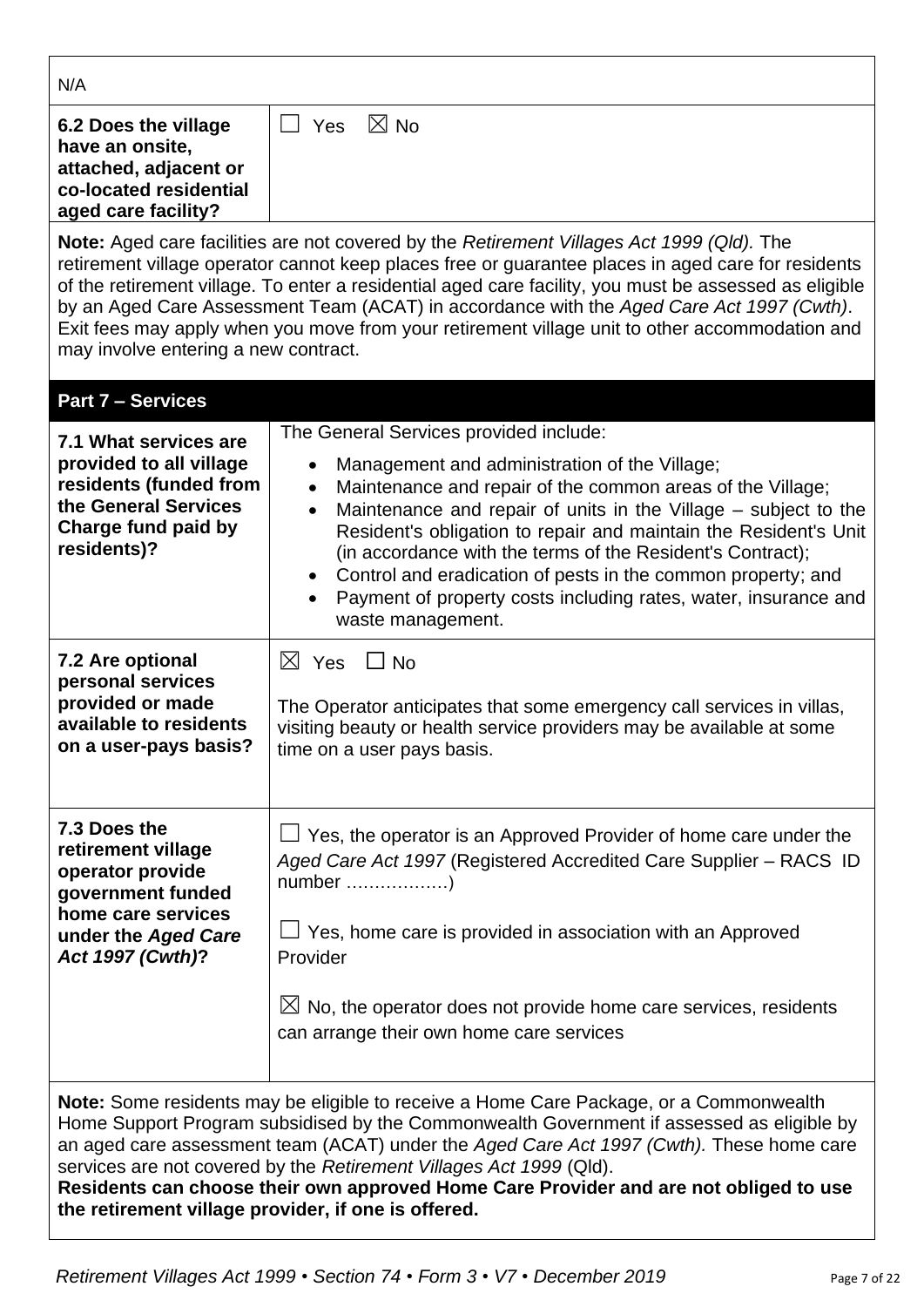| Part 8 - Security and emergency systems                                                                                                                                                                                                                                                                                      |                                                                    |                                                                                                                                                                                   |  |  |
|------------------------------------------------------------------------------------------------------------------------------------------------------------------------------------------------------------------------------------------------------------------------------------------------------------------------------|--------------------------------------------------------------------|-----------------------------------------------------------------------------------------------------------------------------------------------------------------------------------|--|--|
| 8.1 Does the village<br>have a security<br>system?<br>If yes:<br>the security system<br>$\bullet$<br>details are:<br>the security system<br>$\bullet$<br>is monitored<br>between:                                                                                                                                            | $\boxtimes$ Yes<br>$\Box$ No<br>resident or service the village.   | Village secured by an electric gate with access permitted to those who<br>hold keyless remotes or have permission to enter the village to visit a<br>am and pm days per week.     |  |  |
| 8.2 Does the village<br>have an emergency<br>help system?<br>If yes or optional:<br>the emergency help<br>$\bullet$<br>system details are:<br>the emergency help<br>$\bullet$<br>system is monitored<br>between:                                                                                                             | Yes - all residents<br>user pays basis.                            | $\boxtimes$ Optional<br><b>No</b><br>All villas are constructed with communications wiring suitable for the<br>installation of self-managed Emergency Call systems available on a |  |  |
| 8.3 Does the village<br>have equipment that<br>provides for the safety<br>or medical emergency<br>of residents?<br>If yes, list or provide<br>details e.g. first aid kit,<br>defibrillator                                                                                                                                   | $\boxtimes$ Yes<br>$\Box$ No                                       | The Village Community Centre is equipped with a First Aid Kit.                                                                                                                    |  |  |
| <b>COSTS AND FINANCIAL MANAGEMENT</b>                                                                                                                                                                                                                                                                                        | Part 9 - Ingoing contribution - entry costs to live in the village |                                                                                                                                                                                   |  |  |
| An ingoing contribution is the amount a prospective resident must pay under a residence contract<br>to secure a right to reside in the retirement village. The ingoing contribution is also referred to as<br>the sale price or purchase price. It does not include ongoing charges such as rent or other<br>recurring fees. |                                                                    |                                                                                                                                                                                   |  |  |
| 9.1 What is the                                                                                                                                                                                                                                                                                                              | <b>Accommodation Unit</b>                                          | Range of ingoing contribution                                                                                                                                                     |  |  |
| estimated ingoing<br>contribution (sale                                                                                                                                                                                                                                                                                      | Independent living units<br><b>Studio</b>                          |                                                                                                                                                                                   |  |  |
| price) range for all                                                                                                                                                                                                                                                                                                         | One bedroom                                                        | \$170,000.00                                                                                                                                                                      |  |  |
| types of units in the<br>village                                                                                                                                                                                                                                                                                             | Two bedrooms                                                       | $$210,000.00$ to $$245,000.00$                                                                                                                                                    |  |  |
|                                                                                                                                                                                                                                                                                                                              | Three bedrooms                                                     |                                                                                                                                                                                   |  |  |
|                                                                                                                                                                                                                                                                                                                              | Serviced units                                                     |                                                                                                                                                                                   |  |  |
|                                                                                                                                                                                                                                                                                                                              | <b>Studio</b>                                                      |                                                                                                                                                                                   |  |  |
|                                                                                                                                                                                                                                                                                                                              | One bedroom                                                        |                                                                                                                                                                                   |  |  |
|                                                                                                                                                                                                                                                                                                                              | Two bedrooms                                                       |                                                                                                                                                                                   |  |  |
|                                                                                                                                                                                                                                                                                                                              | Three bedrooms                                                     |                                                                                                                                                                                   |  |  |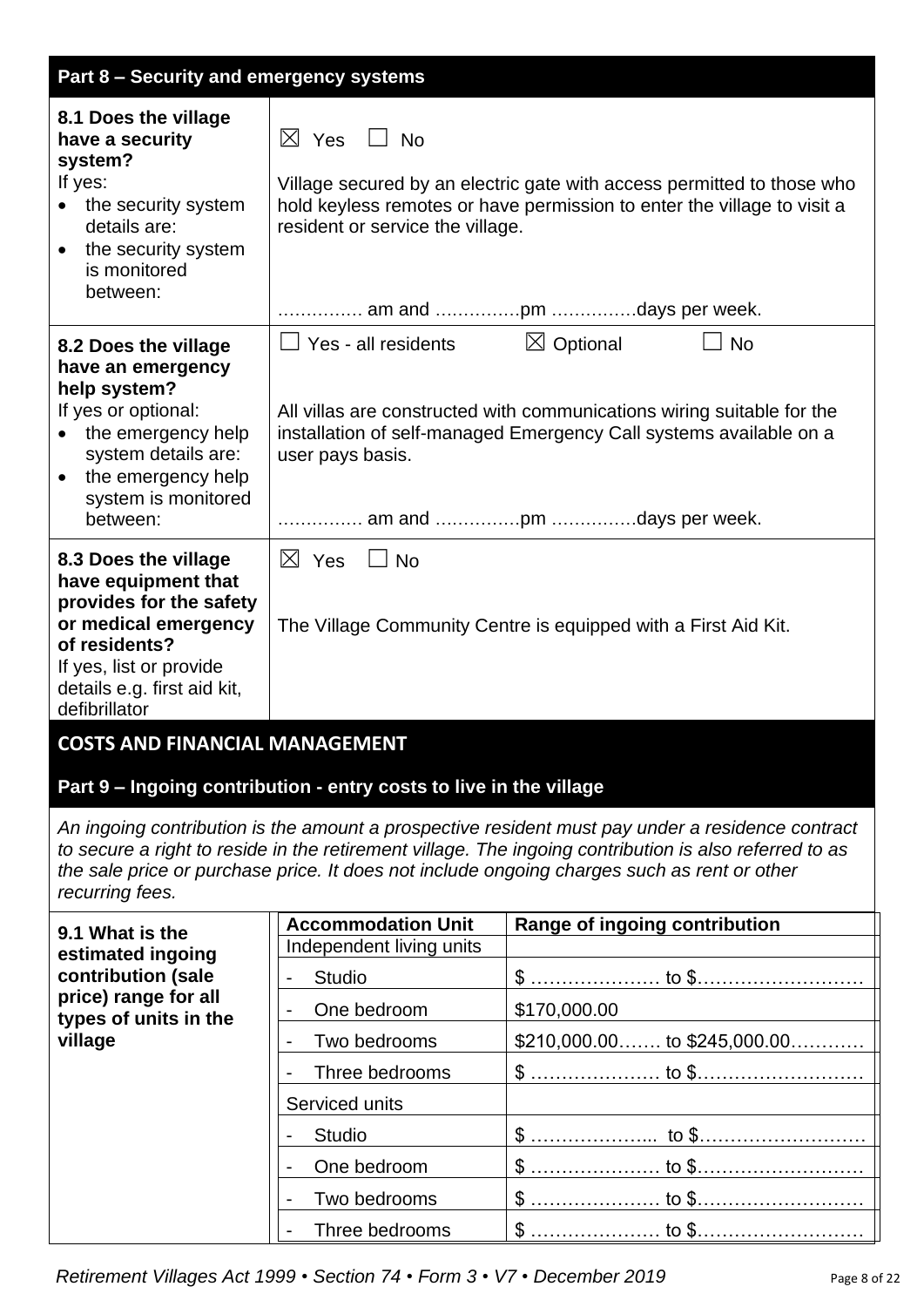|                                                                                            | Other                                                                                                                                                                                                                                                                                                                                                                                                                                                                                                                                         |                                                |                                                                                                                                                                                                                                                  |                                                    |                                                |
|--------------------------------------------------------------------------------------------|-----------------------------------------------------------------------------------------------------------------------------------------------------------------------------------------------------------------------------------------------------------------------------------------------------------------------------------------------------------------------------------------------------------------------------------------------------------------------------------------------------------------------------------------------|------------------------------------------------|--------------------------------------------------------------------------------------------------------------------------------------------------------------------------------------------------------------------------------------------------|----------------------------------------------------|------------------------------------------------|
|                                                                                            | unit types                                                                                                                                                                                                                                                                                                                                                                                                                                                                                                                                    | Full range of ingoing<br>contributions for all | $$170,000.00$ to $$245,000.00$                                                                                                                                                                                                                   |                                                    |                                                |
| 9.2 Are there different<br>financial options                                               | ⊠ Yes □ No                                                                                                                                                                                                                                                                                                                                                                                                                                                                                                                                    |                                                |                                                                                                                                                                                                                                                  |                                                    |                                                |
| available for paying<br>the ingoing                                                        | <b>Ingoing Contribution</b>                                                                                                                                                                                                                                                                                                                                                                                                                                                                                                                   |                                                |                                                                                                                                                                                                                                                  |                                                    |                                                |
| contribution and exit<br>fee or other fees and                                             | If you acquire a right to reside in a unit then you must pay the <i>Ingoing</i><br>Contribution to Oak Tree.                                                                                                                                                                                                                                                                                                                                                                                                                                  |                                                |                                                                                                                                                                                                                                                  |                                                    |                                                |
| charges under a<br>residence contract?<br>If yes: specify or set out<br>in a table how the |                                                                                                                                                                                                                                                                                                                                                                                                                                                                                                                                               | for you to pay an Exit Fee.                    | Oak Tree offers a number of different options (Purchase Options). Each<br>Purchase Option provides for you to pay an ingoing contribution and provides                                                                                           |                                                    |                                                |
| contract options work<br>e.g. pay a higher                                                 | <b>Exit Fee</b>                                                                                                                                                                                                                                                                                                                                                                                                                                                                                                                               |                                                |                                                                                                                                                                                                                                                  |                                                    |                                                |
| ingoing contribution and<br>less or no exit fee.                                           |                                                                                                                                                                                                                                                                                                                                                                                                                                                                                                                                               |                                                | When you leave your accommodation unit an exit fee will be payable, subject<br>to some exceptions (for example if you leave during the cooling off period).                                                                                      |                                                    |                                                |
|                                                                                            | summarised as follows.                                                                                                                                                                                                                                                                                                                                                                                                                                                                                                                        |                                                | Each Purchase Option and the Exit Fee applicable to the Purchase Option is                                                                                                                                                                       |                                                    |                                                |
|                                                                                            | <b>Balanced Option</b>                                                                                                                                                                                                                                                                                                                                                                                                                                                                                                                        |                                                |                                                                                                                                                                                                                                                  |                                                    |                                                |
|                                                                                            | Under this option<br>(a) you will pay an ingoing contribution;<br>(b) the exit fee will be calculated as a percentage of the Ingoing Contribution<br>that you pay (the Exit Fee Percentage);<br>(c) the Exit Fee Percentage will be calculated on a daily basis and will<br>increase for each day until you leave the village but the Exit Fee<br>Percentage will only accumulate to a maximum of 36%; and<br>(d) the Exit Fee Percentage will accumulate over the Term of your<br>Residence Contract in accordance with the following table: |                                                |                                                                                                                                                                                                                                                  |                                                    |                                                |
|                                                                                            |                                                                                                                                                                                                                                                                                                                                                                                                                                                                                                                                               |                                                | <b>Balanced Exit Fee Percentage Calculator</b>                                                                                                                                                                                                   |                                                    |                                                |
|                                                                                            | <b>Column One</b>                                                                                                                                                                                                                                                                                                                                                                                                                                                                                                                             |                                                | <b>Column Two</b>                                                                                                                                                                                                                                | Column<br><b>Three</b>                             | <b>Column Four</b>                             |
|                                                                                            | <b>The Relevant</b><br><b>Period</b>                                                                                                                                                                                                                                                                                                                                                                                                                                                                                                          |                                                | The Daily Exit Fee Percentage<br>Amount                                                                                                                                                                                                          | <b>Exit Fee</b><br>Percentage<br><b>Amount for</b> | <b>Cumulative</b><br><b>Exit Fee</b>           |
|                                                                                            |                                                                                                                                                                                                                                                                                                                                                                                                                                                                                                                                               |                                                | The Daily Exit Fee Percentage<br>Amount for the period<br>specified in Column One will<br>be equal to the amount<br>specified in Column Three<br>divided by the number of days<br>in the year (being 365 or 366)<br>(unless otherwise specified) | full year                                          | Percentage<br><b>Amount for</b><br>full year/s |
|                                                                                            | For each day<br>during the first<br>year                                                                                                                                                                                                                                                                                                                                                                                                                                                                                                      | See above                                      |                                                                                                                                                                                                                                                  | 6%                                                 | 6%                                             |
|                                                                                            | For each day<br>during the<br>second year                                                                                                                                                                                                                                                                                                                                                                                                                                                                                                     | See above                                      |                                                                                                                                                                                                                                                  | 6%                                                 | 12%                                            |
|                                                                                            | For each day<br>during the third<br>year                                                                                                                                                                                                                                                                                                                                                                                                                                                                                                      | See above                                      |                                                                                                                                                                                                                                                  | 6%                                                 | 18%                                            |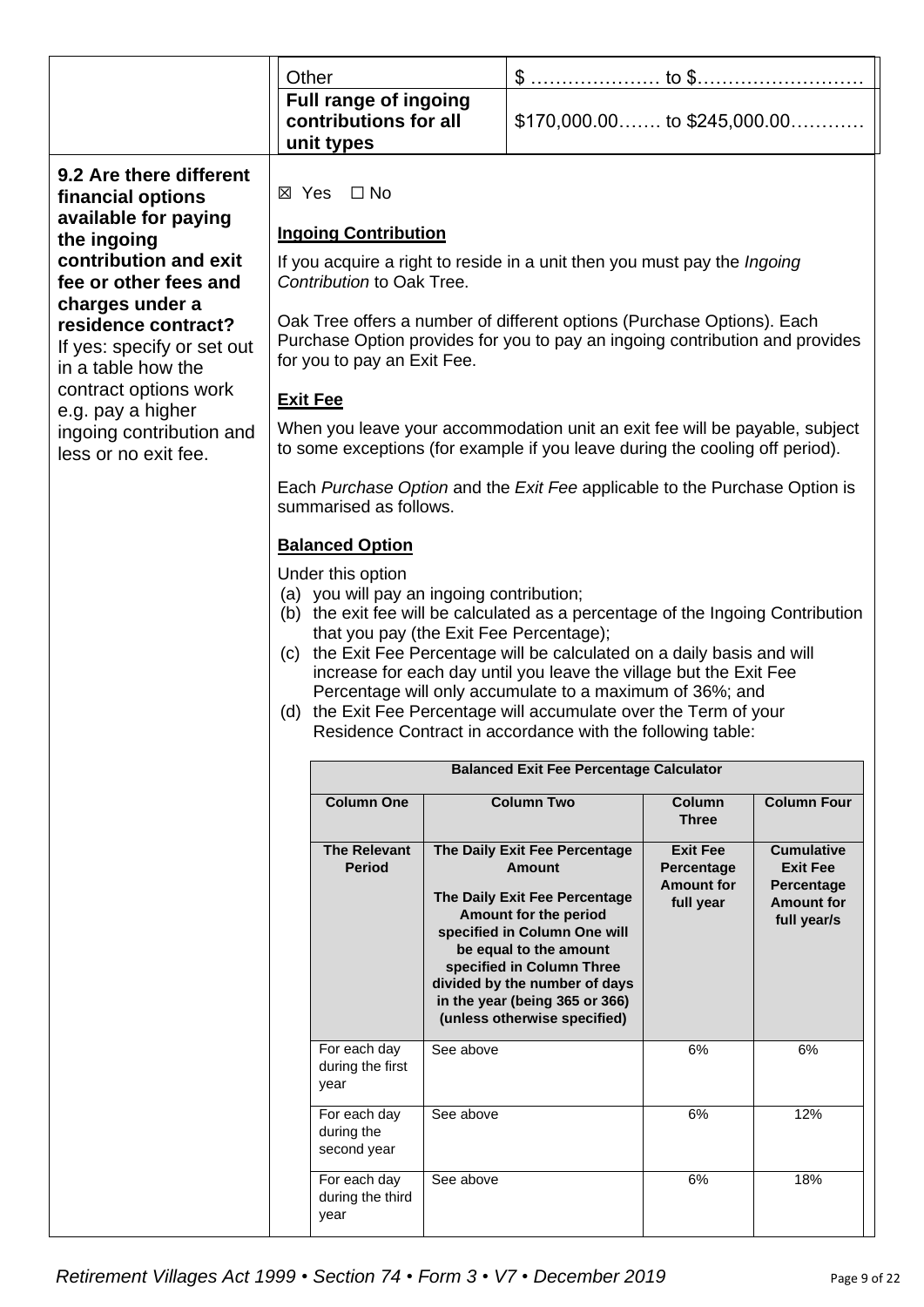| For each day<br>during the<br>fourth year | See above | 6% | 24% |
|-------------------------------------------|-----------|----|-----|
| For each day<br>during the fifth<br>year  | See above | 6% | 30% |
| For each day<br>during the sixth<br>year  | See above | 6% | 36% |
| For each day<br>after the sixth<br>year   | Nil       | 0% | 36% |

(e) if the Balanced Option applies, then the Capital Gain (or Capital Loss) in the Value of the right to reside in your unit will be shared equally between you and Oak Tree

#### **Value Option:**

Under this option:

- (a) you will pay an ingoing contribution;
- (b) the exit fee will be calculated as a percentage of the Ingoing Contribution that you pay (the Exit Fee Percentage);
- (c) the Exit Fee Percentage will be calculated on a daily basis and will increase for each day until you leave the Village but the Exit Fee Percentage will only accumulate to a maximum of 26%; and
- (d) the Exit Fee Percentage will accumulate over the Term of your Residence Contract in accordance with the following table:

|                                                | <b>Value Exit Fee Percentage Calculator</b>                                                                                                                                                                                                                                                                       |                                                                 |                                                                                        |  |
|------------------------------------------------|-------------------------------------------------------------------------------------------------------------------------------------------------------------------------------------------------------------------------------------------------------------------------------------------------------------------|-----------------------------------------------------------------|----------------------------------------------------------------------------------------|--|
| <b>Column One</b>                              | <b>Column Two</b>                                                                                                                                                                                                                                                                                                 | <b>Column Three</b>                                             | <b>Column Four</b>                                                                     |  |
| <b>The</b><br><b>Relevant</b><br><b>Period</b> | The Daily Exit Fee Percentage<br>Amount for the relevant day<br>The Daily Exit Fee Percentage<br>Amount for the period<br>specified in Column One will<br>be equal to the amount<br>specified in Column Three<br>divided by the number of days<br>in that year (being 365 or 366)<br>(unless otherwise specified) | <b>Exit Fee</b><br>Percentage<br><b>Amount for full</b><br>year | <b>Cumulative</b><br><b>Exit Fee</b><br>Percentage<br><b>Amount for</b><br>full year/s |  |
| For each day<br>during the<br>first year       | See above                                                                                                                                                                                                                                                                                                         | 6%                                                              | 6%                                                                                     |  |
| For each day<br>during the<br>second year      | See above                                                                                                                                                                                                                                                                                                         | 5%                                                              | 11%                                                                                    |  |
| For each day<br>during the<br>third year       | See above                                                                                                                                                                                                                                                                                                         | 5%                                                              | 16%                                                                                    |  |
| For each day<br>during the<br>fourth year      | See above                                                                                                                                                                                                                                                                                                         | 5%                                                              | 21%                                                                                    |  |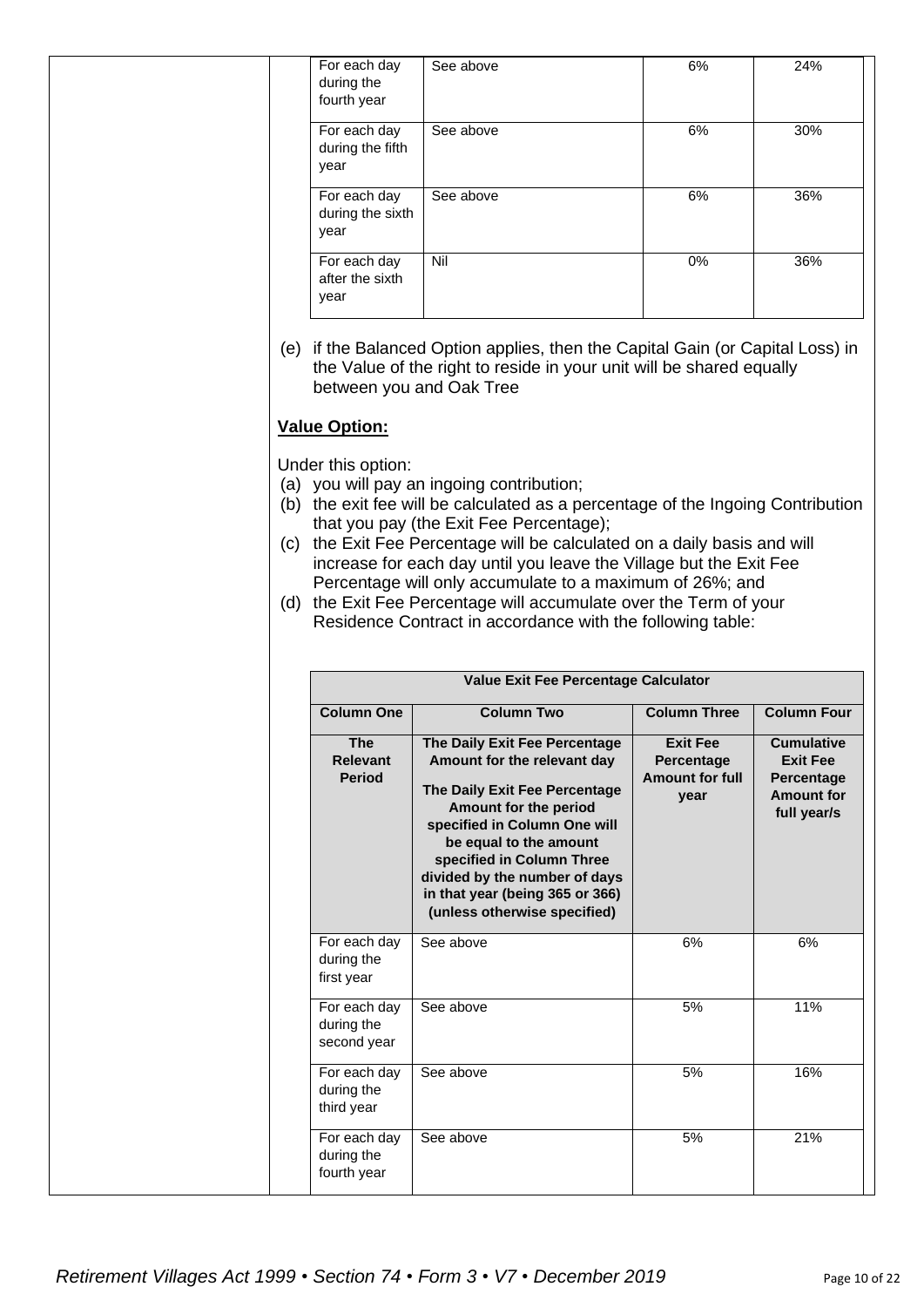|                                                            |                                                                                                                                                                                                                                                             | For each day<br>during the<br>fifth year     | See above                                                                                                                                                                                                                      | 5% | 26% |
|------------------------------------------------------------|-------------------------------------------------------------------------------------------------------------------------------------------------------------------------------------------------------------------------------------------------------------|----------------------------------------------|--------------------------------------------------------------------------------------------------------------------------------------------------------------------------------------------------------------------------------|----|-----|
|                                                            |                                                                                                                                                                                                                                                             | For each day<br>after the fifth<br>year      | See above                                                                                                                                                                                                                      | 0% | 26% |
|                                                            |                                                                                                                                                                                                                                                             |                                              | (e) if the Value Option applies, the Capital Gain (or Capital Loss) in the<br>Resale Value of the Accommodation Unit will accrue to Oak Tree.                                                                                  |    |     |
|                                                            |                                                                                                                                                                                                                                                             | <b>Customised Option:</b>                    |                                                                                                                                                                                                                                |    |     |
|                                                            |                                                                                                                                                                                                                                                             |                                              | This purchase option enables you and Oak Tree to enter into a Residence<br>Contract on terms similar to the Balanced Option or the Value Option but<br>where those terms are customised to suit your particular circumstances. |    |     |
|                                                            |                                                                                                                                                                                                                                                             | Under this option:                           |                                                                                                                                                                                                                                |    |     |
|                                                            |                                                                                                                                                                                                                                                             |                                              | (a) you will pay an ingoing contribution;                                                                                                                                                                                      |    |     |
|                                                            | (b) the exit fee will be calculated as a percentage of the Ingoing Contribution<br>that you pay (the Exit Fee Percentage);                                                                                                                                  |                                              |                                                                                                                                                                                                                                |    |     |
|                                                            | (c) the Exit Fee Percentage will be calculated on a daily basis and will<br>increase for each day until you leave the village but the Exit Fee<br>Percentage will only accumulate to the maximum agreed by you and Oak<br>Tree in your customised contract; |                                              |                                                                                                                                                                                                                                |    |     |
|                                                            |                                                                                                                                                                                                                                                             | customised contract;                         | (d) your Ingoing Contribution, your Exit Fee and/or your share of any Capital<br>Gain (or Capital Loss) will be as agreed by you and Oak Tree in your                                                                          |    |     |
|                                                            | (e)                                                                                                                                                                                                                                                         |                                              | if this option applies, the Exit Fee will be the amount calculated in<br>accordance with your customised contract; and                                                                                                         |    |     |
|                                                            | (f)                                                                                                                                                                                                                                                         |                                              | if this Option applies, the Capital Gain (or Capital Loss) in the value of<br>the right to reside in your unit will be shared between you and Oak Tree<br>as agreed in your customised contract.                               |    |     |
| 9.3 What other entry<br>costs do residents<br>need to pay? | $\boxtimes$                                                                                                                                                                                                                                                 | $\Box$ Transfer or stamp duty<br>Other costs | Costs related to your residence contract: \$700.00<br>Advance payment of General Services Charge                                                                                                                               |    |     |

# **Part 10 – Ongoing Costs - costs while living in the retirement village**

**General Services Charge:** Residents pay this charge for the general services supplied or made available to residents in the village, which may include management and administration, gardening and general maintenance and other services or facilities for recreation and entertainment described at 7.1.

**Maintenance Reserve Fund contribution:** Residents pay this charge for maintaining and repairing (but not replacing) the village's capital items e.g. communal facilities, swimming pool. This fund may or may not cover maintaining or repairing items in your unit, depending on the terms of your residence contract.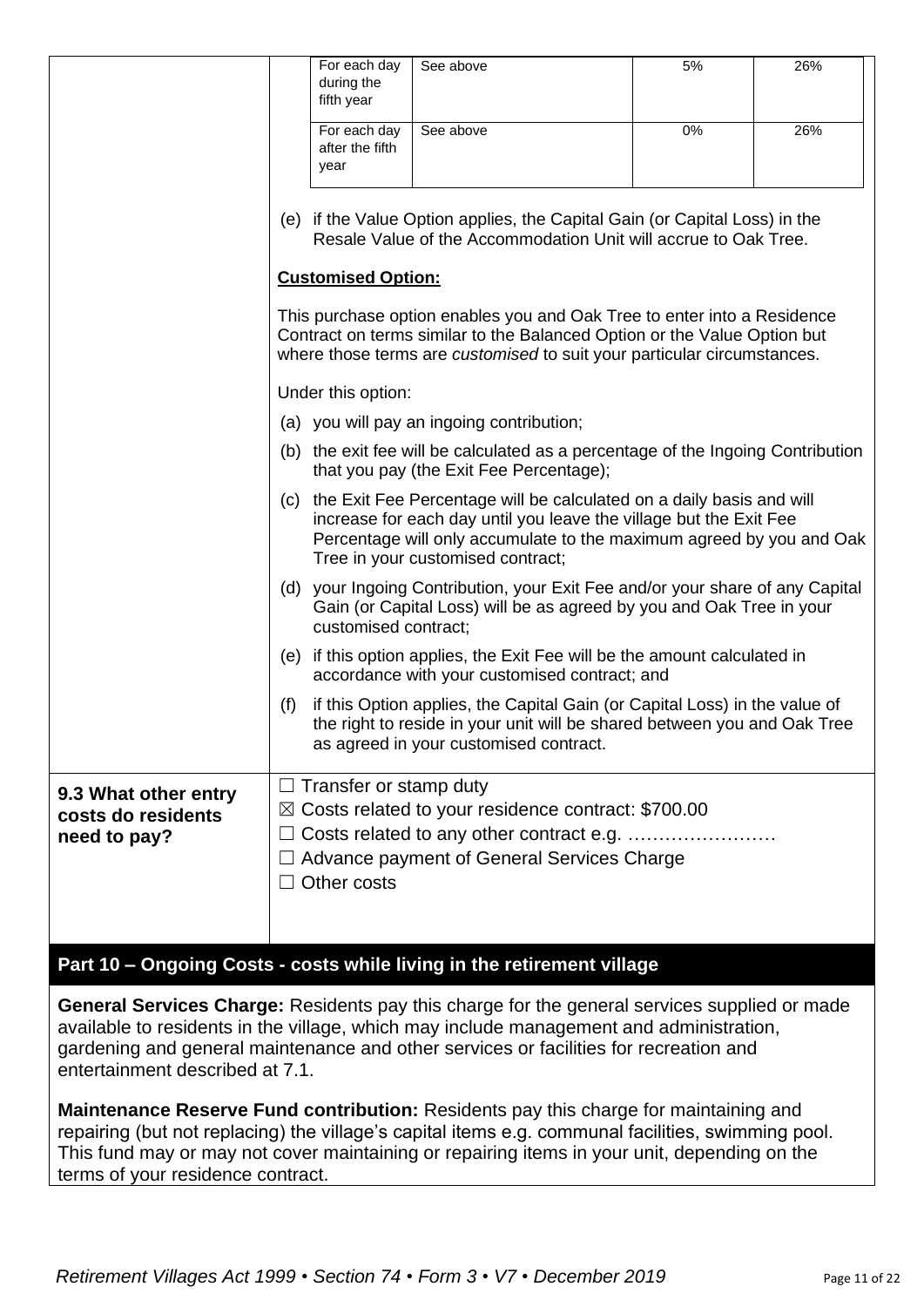The budgets for the General Services Charges Fund and the Maintenance Reserve Fund are set each financial year and these amounts can increase each year. The amount to be held in the Maintenance Reserve Fund is determined by the operator using a quantity surveyor's report. **Note:** The following ongoing costs are all stated as weekly amounts to help you compare the costs of different villages. However, the billing period for these amounts may not be weekly.

| 10.1 Current weekly rates of General Services Charge and Maintenance Reserve Fund |  |
|-----------------------------------------------------------------------------------|--|
| contribution                                                                      |  |

|                                                                                                                                                                                  | <b>Type of Unit</b>                                                                                                                                                                                                           |                                                                                                                                                            |                                                                                                                                           | <b>General Services Charge</b><br>(weekly)                                                                                                                                                                                   |                                                                              |                                           | (weekly)             | <b>Maintenance Reserve</b><br><b>Fund contribution</b>                   |
|----------------------------------------------------------------------------------------------------------------------------------------------------------------------------------|-------------------------------------------------------------------------------------------------------------------------------------------------------------------------------------------------------------------------------|------------------------------------------------------------------------------------------------------------------------------------------------------------|-------------------------------------------------------------------------------------------------------------------------------------------|------------------------------------------------------------------------------------------------------------------------------------------------------------------------------------------------------------------------------|------------------------------------------------------------------------------|-------------------------------------------|----------------------|--------------------------------------------------------------------------|
|                                                                                                                                                                                  | <b>Independent Living Units</b>                                                                                                                                                                                               |                                                                                                                                                            |                                                                                                                                           |                                                                                                                                                                                                                              |                                                                              |                                           |                      |                                                                          |
|                                                                                                                                                                                  |                                                                                                                                                                                                                               |                                                                                                                                                            | One bedroom (type - Honeyeater)                                                                                                           | \$79.16                                                                                                                                                                                                                      |                                                                              |                                           | \$12.52              |                                                                          |
|                                                                                                                                                                                  |                                                                                                                                                                                                                               | One bedroom (type - Dove)                                                                                                                                  |                                                                                                                                           | \$83.82                                                                                                                                                                                                                      |                                                                              |                                           | \$13.26              |                                                                          |
| Two bedrooms (Types - Lorikeet,<br>Bellbird and Blue Wren)                                                                                                                       |                                                                                                                                                                                                                               |                                                                                                                                                            | \$97.79                                                                                                                                   |                                                                                                                                                                                                                              |                                                                              | \$15.47                                   |                      |                                                                          |
|                                                                                                                                                                                  | super)                                                                                                                                                                                                                        | Two bedrooms (Type - Dove                                                                                                                                  |                                                                                                                                           | \$115.49                                                                                                                                                                                                                     |                                                                              |                                           | \$18.27              |                                                                          |
|                                                                                                                                                                                  |                                                                                                                                                                                                                               | Kookaburra and Magpie)                                                                                                                                     | Two bedroom with study (Types -                                                                                                           | \$115.49                                                                                                                                                                                                                     |                                                                              |                                           | \$18.27              |                                                                          |
|                                                                                                                                                                                  |                                                                                                                                                                                                                               |                                                                                                                                                            |                                                                                                                                           | Last three years of General Services Charge and Maintenance Reserve Fund contribution                                                                                                                                        |                                                                              |                                           |                      |                                                                          |
|                                                                                                                                                                                  | <b>Financial</b><br>year                                                                                                                                                                                                      | <b>General Services</b><br>Charge (range)<br>(weekly)                                                                                                      |                                                                                                                                           | Overall %<br>change from<br>previous year                                                                                                                                                                                    | (weekly)                                                                     | <b>Maintenance</b><br><b>Reserve Fund</b> | contribution (range) | Overall %<br>change from<br>previous year<br>(+ or -)                    |
|                                                                                                                                                                                  | 2018/19                                                                                                                                                                                                                       | \$74.87 to \$109.22                                                                                                                                        |                                                                                                                                           | 0.6%                                                                                                                                                                                                                         |                                                                              | \$12.31 to \$17.96                        |                      | 31.9%                                                                    |
|                                                                                                                                                                                  | 2019/20                                                                                                                                                                                                                       | \$77.03 to \$112.36                                                                                                                                        |                                                                                                                                           | 2.9%                                                                                                                                                                                                                         |                                                                              | \$12.37 to \$18.05                        |                      | 0.5%                                                                     |
|                                                                                                                                                                                  | 2020/21                                                                                                                                                                                                                       | \$79.16 to \$115.49                                                                                                                                        |                                                                                                                                           | 2.8%                                                                                                                                                                                                                         |                                                                              | \$12.52 to \$18.27                        |                      | 1.2%                                                                     |
| <b>10.2 What costs</b><br>relating to the units<br>are not covered by the<br><b>General Services</b><br><b>Charge? (residents</b><br>will need to pay these<br>costs separately) |                                                                                                                                                                                                                               | $\boxtimes$ Contents insurance<br>$\Box$ Home insurance (freehold units<br>only)<br>$\boxtimes$ Electricity<br>$\boxtimes$ Gas (if applicable to the unit) |                                                                                                                                           | $\square$ Water                                                                                                                                                                                                              | $\boxtimes$ Telephone<br>$\boxtimes$ Internet<br>$\boxtimes$ Pay TV<br>Other |                                           |                      |                                                                          |
|                                                                                                                                                                                  | 10.3 What other<br>ongoing or occasional<br>costs for repair,<br>maintenance and<br>replacement of items<br>in, on or attached to<br>the units are residents<br>responsible for and<br>pay for while residing<br>in the unit? |                                                                                                                                                            | $\boxtimes$ Unit fixtures<br>$\boxtimes$ Unit fittings<br>$\boxtimes$ Unit appliances<br>$\square$ None<br><b>Additional information:</b> | The operator will maintain the Village in good condition. The resident<br>will be responsible for the costs of maintaining, repairing (and where<br>property in or fixed to the interior or exterior of the resident's unit, |                                                                              |                                           |                      | necessary replacing) fixtures, fittings, equipment, appliances and other |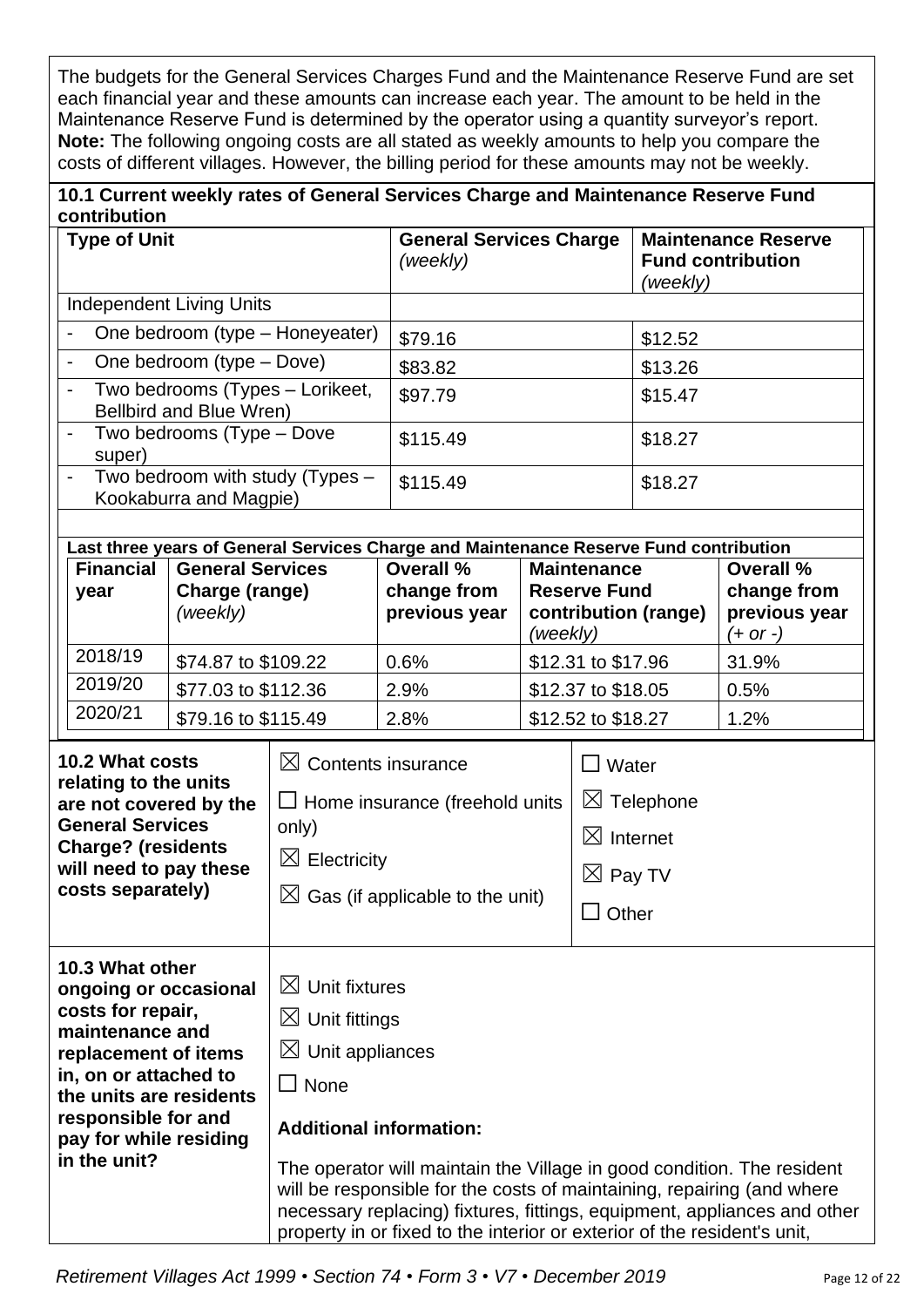|                                                                                                                                                                 | including (but not limited to) the following items (fair wear and tear<br>excepted):                                                                                                                                                                                                                                                                                                                                                                                                                                                                                                                                          |
|-----------------------------------------------------------------------------------------------------------------------------------------------------------------|-------------------------------------------------------------------------------------------------------------------------------------------------------------------------------------------------------------------------------------------------------------------------------------------------------------------------------------------------------------------------------------------------------------------------------------------------------------------------------------------------------------------------------------------------------------------------------------------------------------------------------|
|                                                                                                                                                                 | All equipment situated in the unit including kitchen appliances;<br>Any plumbing, water and/or solar systems used for the provision<br>of services to the unit;<br>Any air-conditioning, heating or cooling equipment servicing the<br>unit;<br>Equipment installed in the unit or on common property with<br>connections serving the residents unit (for example, television<br>aerial); and<br>Any doors, windows or gates forming part of the unit.<br>The resident is responsible to contribute to the Maintenance Reserve<br>Fund which fund is for maintaining and repairing the retirement village's<br>capital items. |
| 10.4 Does the operator<br>offer a maintenance                                                                                                                   | $\boxtimes$ Yes $\Box$ No                                                                                                                                                                                                                                                                                                                                                                                                                                                                                                                                                                                                     |
| service or help<br>residents arrange<br>repairs and<br>maintenance for their<br>unit?<br>If yes: provide details,<br>including any charges<br>for this service. | The operator provides the residents with a list of preferred suppliers as<br>an option for repairs and maintenance on a user pays basis.                                                                                                                                                                                                                                                                                                                                                                                                                                                                                      |
| Part 11 - Exit fees - when you leave the village                                                                                                                |                                                                                                                                                                                                                                                                                                                                                                                                                                                                                                                                                                                                                               |
|                                                                                                                                                                 | A resident may have to pay an exit fee to the operator when they leave their unit or when the right<br>to reside in their unit is sold. This is also referred to as a 'deferred management fee' (DMF).                                                                                                                                                                                                                                                                                                                                                                                                                        |
| 11.1 Do residents pay<br>an exit fee when they<br>permanently leave<br>their unit?                                                                              | $\Box$ Yes – all residents pay an exit fee calculated using the same formula<br>$\boxtimes$ Yes – all new residents pay an exit fee but the way this is worked<br>out may vary depending on each resident's residence contract:                                                                                                                                                                                                                                                                                                                                                                                               |
| If yes: list all exit fee                                                                                                                                       | $\Box$ No exit fee<br>$\Box$ Other                                                                                                                                                                                                                                                                                                                                                                                                                                                                                                                                                                                            |
| options that may apply<br>to new contracts                                                                                                                      | <b>Exit Fee</b><br>When you leave your accommodation unit an exit fee will be payable,<br>subject to some exceptions (for example if you leave during the cooling<br>off period).<br>Each Purchase Option and the Exit Fee applicable to the Purchase                                                                                                                                                                                                                                                                                                                                                                         |
|                                                                                                                                                                 | Option is summarised as follows.                                                                                                                                                                                                                                                                                                                                                                                                                                                                                                                                                                                              |
| Time period from date of<br>occupation of unit to the                                                                                                           | Exit fee calculation based on the Balanced Option                                                                                                                                                                                                                                                                                                                                                                                                                                                                                                                                                                             |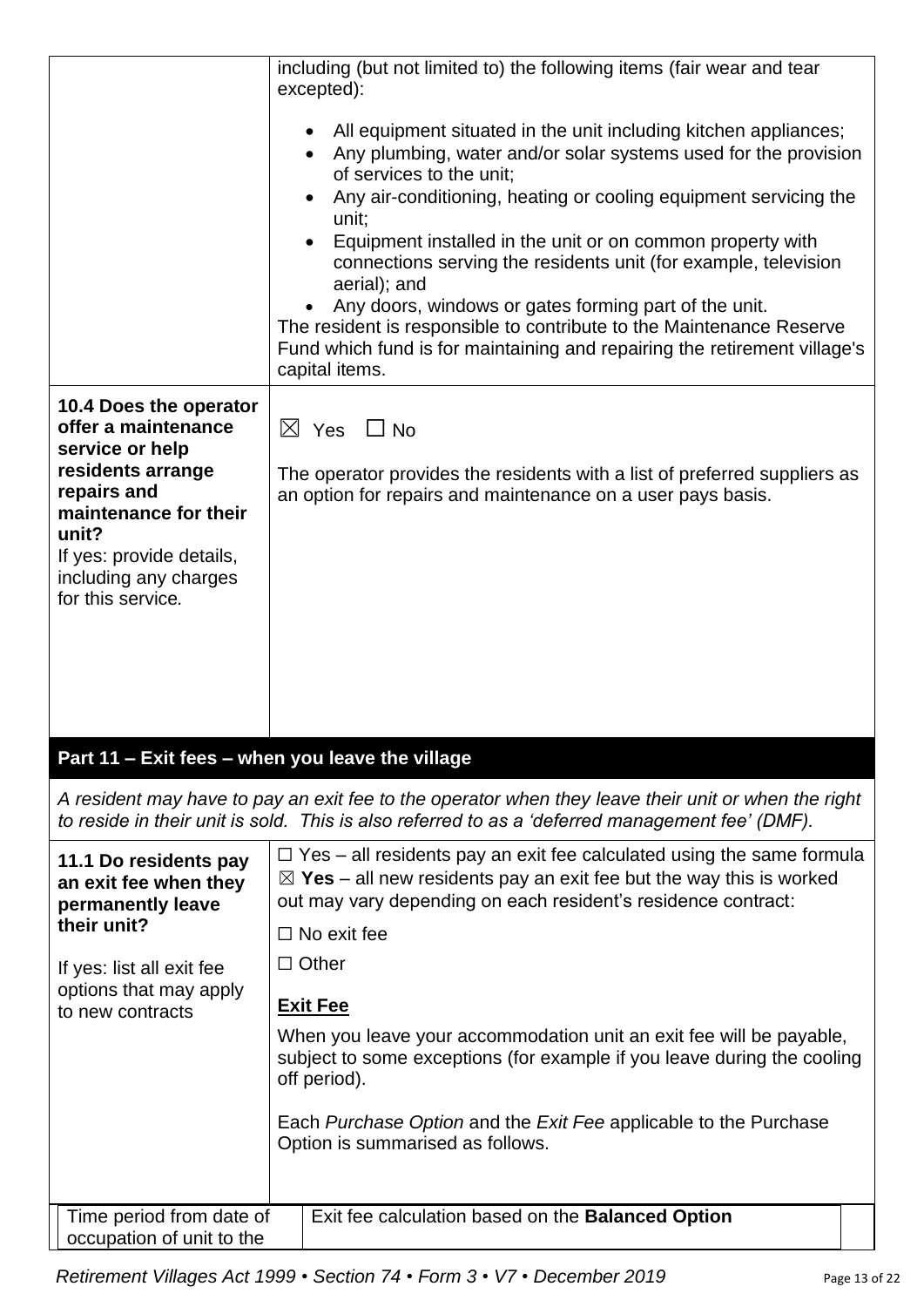| date the resident ceases to<br>reside in the unit                                                          |                                                                                               |  |  |  |
|------------------------------------------------------------------------------------------------------------|-----------------------------------------------------------------------------------------------|--|--|--|
| 1 year                                                                                                     | 6% of your ingoing contribution                                                               |  |  |  |
| 2 years                                                                                                    | 12% of your ingoing contribution                                                              |  |  |  |
| 3 years                                                                                                    | 18% of your ingoing contribution                                                              |  |  |  |
| 4 years                                                                                                    | 24% of your ingoing contribution                                                              |  |  |  |
| 5 years                                                                                                    | 30% of your ingoing contribution                                                              |  |  |  |
| 6 years                                                                                                    | 36% of your ingoing contribution                                                              |  |  |  |
| 10 years                                                                                                   | 36% of your ingoing contribution                                                              |  |  |  |
| out on a daily basis.                                                                                      | Note: if the period of occupation is not a whole number of years, the exit fee will be worked |  |  |  |
| residence.                                                                                                 | The maximum (or capped) exit fee is 36% of the ingoing contribution after 6 years of          |  |  |  |
| The minimum exit fee is Nil.                                                                               |                                                                                               |  |  |  |
| Time period from date of<br>occupation of unit to the<br>date the resident ceases to<br>reside in the unit | Exit fee calculation based on the Value Option                                                |  |  |  |
| 1 year                                                                                                     | 6% of your ingoing contribution                                                               |  |  |  |
| 2 years                                                                                                    | 11% of your ingoing contribution                                                              |  |  |  |
| 3 years                                                                                                    | 16% of your ingoing contribution                                                              |  |  |  |
| 4 years                                                                                                    | 21% of your ingoing contribution                                                              |  |  |  |
| 5 years                                                                                                    | 26% of your ingoing contribution                                                              |  |  |  |
| 10 years                                                                                                   | 26% of your ingoing contribution                                                              |  |  |  |
| out on a daily basis.                                                                                      | Note: if the period of occupation is not a whole number of years, the exit fee will be worked |  |  |  |
| residence.                                                                                                 | The maximum (or capped) exit fee is 26% of the ingoing contribution after 5 years of          |  |  |  |
| The minimum exit fee is Nil.                                                                               |                                                                                               |  |  |  |
| Time period from date of<br>occupation of unit to the                                                      | Exit fee calculation based on the Customised Option                                           |  |  |  |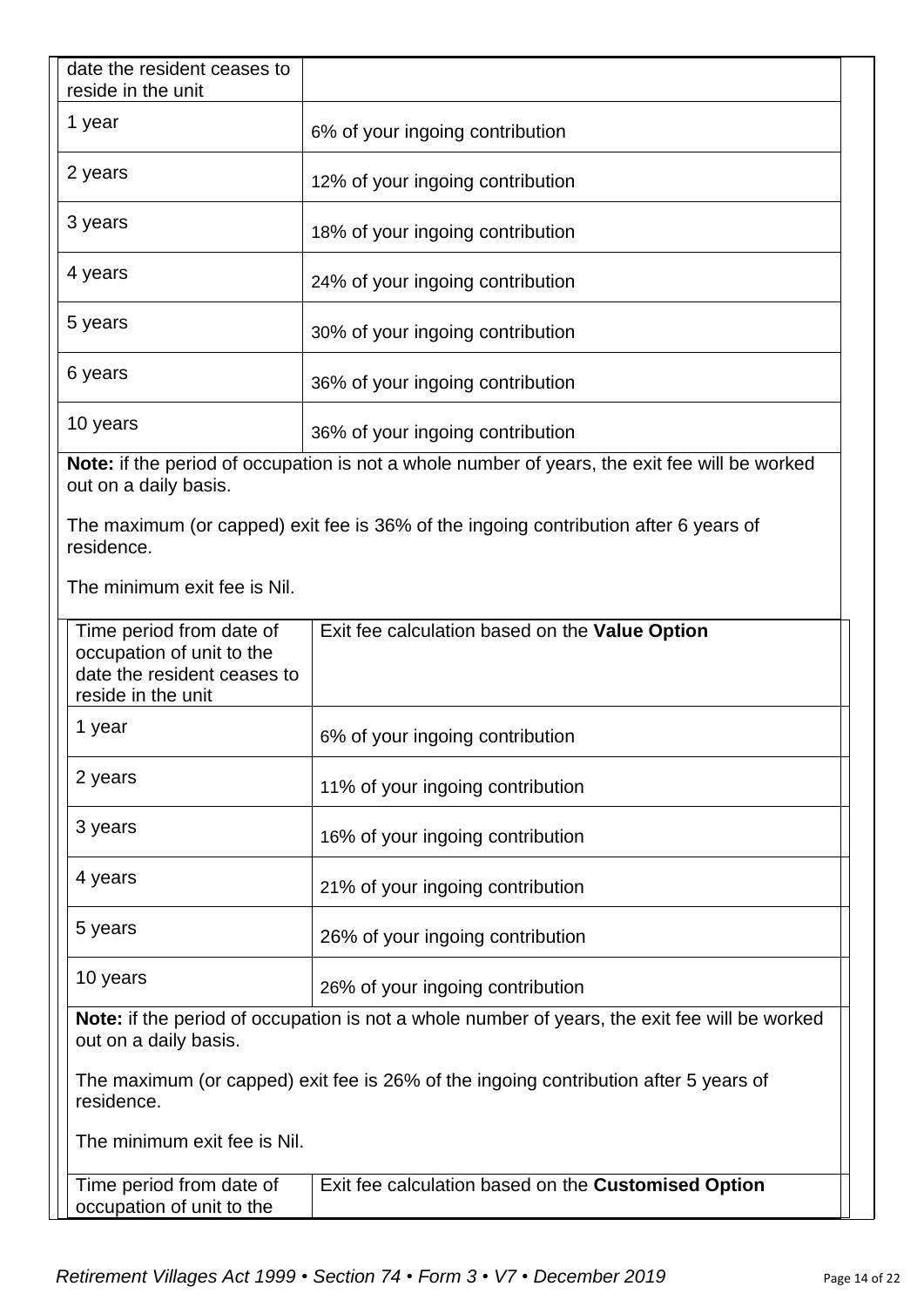|  | date the resident ceases to<br>reside in the unit               |                                                                                                                                                                                                                                                                                                                                    |  |  |
|--|-----------------------------------------------------------------|------------------------------------------------------------------------------------------------------------------------------------------------------------------------------------------------------------------------------------------------------------------------------------------------------------------------------------|--|--|
|  | 1 year                                                          | SP% of your ingoing contribution                                                                                                                                                                                                                                                                                                   |  |  |
|  | 2 years                                                         | SP% of your ingoing contribution                                                                                                                                                                                                                                                                                                   |  |  |
|  | 3 years                                                         | SP% of your ingoing contribution                                                                                                                                                                                                                                                                                                   |  |  |
|  | 4 years                                                         | SP% of your ingoing contribution                                                                                                                                                                                                                                                                                                   |  |  |
|  | 5 years                                                         | SP% of your ingoing contribution                                                                                                                                                                                                                                                                                                   |  |  |
|  | 6 years                                                         | SP% of your ingoing contribution                                                                                                                                                                                                                                                                                                   |  |  |
|  | 7 years                                                         | SP% of your ingoing contribution                                                                                                                                                                                                                                                                                                   |  |  |
|  | 10 years                                                        | SP% of your ingoing contribution                                                                                                                                                                                                                                                                                                   |  |  |
|  | out on a daily basis.                                           | Note: if the period of occupation is not a whole number of years, the exit fee will be worked                                                                                                                                                                                                                                      |  |  |
|  |                                                                 | The maximum (or capped) exit fee is the Specified Percentage "SP" (as agreed by the<br>resident and the operator) of the ingoing contribution after 7 years of residence.                                                                                                                                                          |  |  |
|  | The minimum exit fee is Nil.                                    |                                                                                                                                                                                                                                                                                                                                    |  |  |
|  | 11.2 What other exit<br>costs do residents                      | Sale costs for the unit                                                                                                                                                                                                                                                                                                            |  |  |
|  | need to pay or<br>contribute to?                                | $\boxtimes$ Legal costs                                                                                                                                                                                                                                                                                                            |  |  |
|  |                                                                 | $\boxtimes$ Other costs:                                                                                                                                                                                                                                                                                                           |  |  |
|  |                                                                 | Subject to the Retirement Villages Act and the terms of the Residence<br>Contract, a resident may need to pay or contribute to the following:                                                                                                                                                                                      |  |  |
|  |                                                                 | Any General Services Charges and Maintenance Reserve Fund<br>$\bullet$<br>Contributions owing by the Resident;<br>the Resident's share (if any) of capital loss (if any);<br>$\bullet$<br>the Resident's share of the costs incurred in relation to the sale<br>of the Accommodation Unit;<br>the reinstatement costs of the Unit; |  |  |
|  |                                                                 | the costs and expenses incurred in relation to the termination or<br>٠<br>surrender of the Residence Contract;<br>the Resident's share of agreed renovation costs (if any); and<br>any other amounts owing by the Resident under any agreement<br>٠<br>relating to the provision of services or goods in the village.              |  |  |
|  |                                                                 | Part 12 - Reinstatement and renovation of the unit                                                                                                                                                                                                                                                                                 |  |  |
|  | 12.1 Is the resident<br>responsible for<br>reinstatement of the | $\boxtimes$ Yes<br>$\Box$ No                                                                                                                                                                                                                                                                                                       |  |  |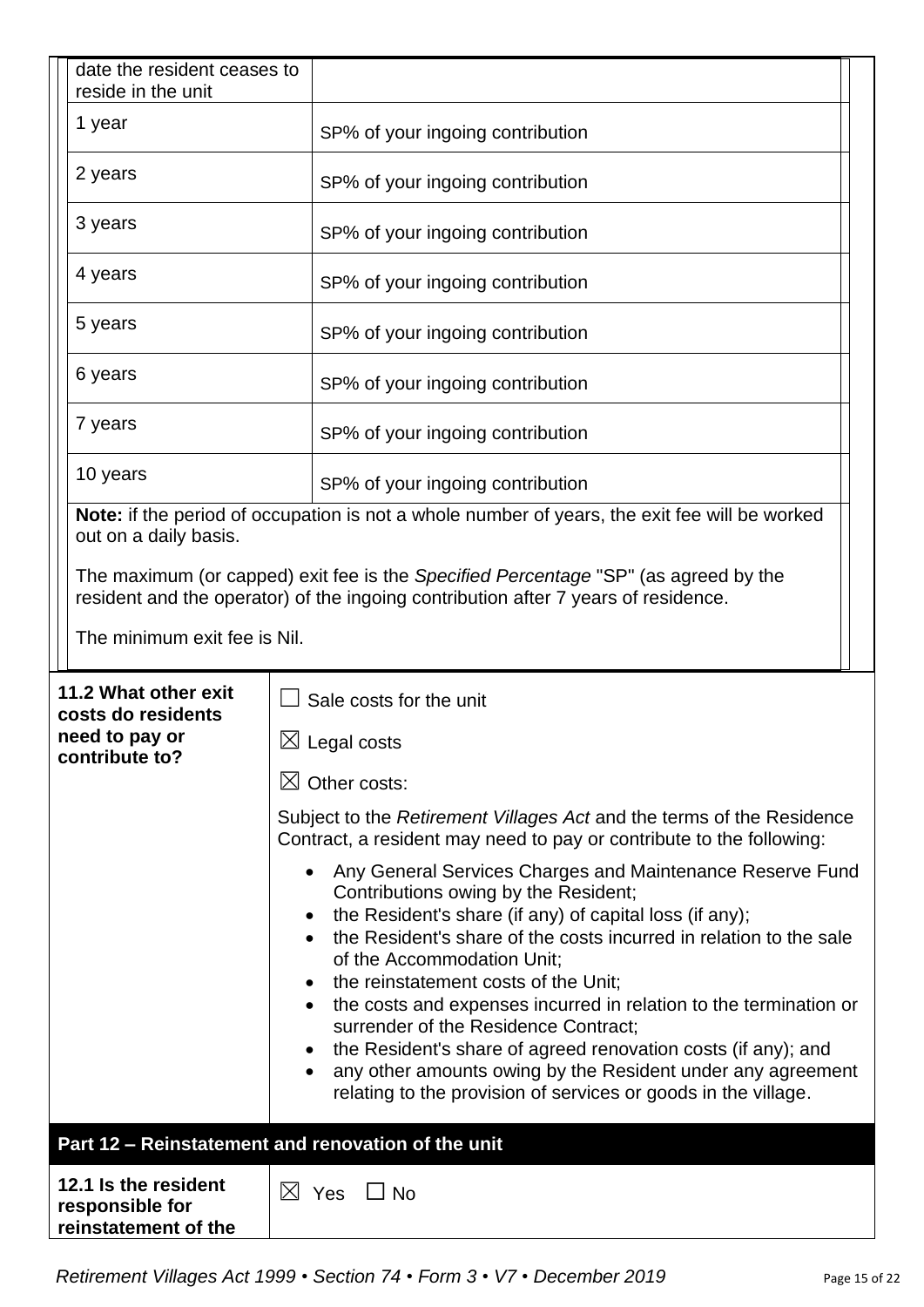| unit when they leave<br>the unit?                                                                                                                                                       | Reinstatement work means replacements or repairs that are<br>reasonably necessary to return the unit to the same condition it was in<br>when the resident started occupation, apart from:<br>fair wear and tear; and<br>$\bullet$<br>renovations and other changes to the condition of the unit carried<br>out with agreement of the resident and operator.<br>Fair wear and tear includes a reasonable amount of wear and tear<br>associated with the use of items commonly used in a retirement village.<br>However, a resident is responsible for the cost of replacing a capital<br>item of the retirement village if the resident deliberately damages the<br>item or causes accelerated wear.<br>Entry and exit inspections and reports are undertaken by the operator<br>and resident to assess the condition of the unit. |                                                                                                                                                                                                                                                                                                                                                                                                                                                                                                                                                                                                              |  |
|-----------------------------------------------------------------------------------------------------------------------------------------------------------------------------------------|-----------------------------------------------------------------------------------------------------------------------------------------------------------------------------------------------------------------------------------------------------------------------------------------------------------------------------------------------------------------------------------------------------------------------------------------------------------------------------------------------------------------------------------------------------------------------------------------------------------------------------------------------------------------------------------------------------------------------------------------------------------------------------------------------------------------------------------|--------------------------------------------------------------------------------------------------------------------------------------------------------------------------------------------------------------------------------------------------------------------------------------------------------------------------------------------------------------------------------------------------------------------------------------------------------------------------------------------------------------------------------------------------------------------------------------------------------------|--|
| 12.2 Is the resident<br>responsible for<br>renovation of the unit<br>when they leave the<br>unit?                                                                                       | unit)<br>work.<br>be shared under the residence contract.                                                                                                                                                                                                                                                                                                                                                                                                                                                                                                                                                                                                                                                                                                                                                                         | $\boxtimes$ Yes, all residents pay a percentage of any renovation costs (in<br>same proportion as the share of the capital gain on the sale of their<br>Renovation means replacements or repairs other than reinstatement<br>By law, the operator is responsible for the cost of any renovation work<br>on a former resident's unit, unless the residence contract provides for<br>the resident to share in the capital gain on the sale of the resident's<br>interest in the unit. Renovation costs are shared between the former<br>resident and operator in the same proportion as any capital gain is to |  |
| Part 13- Capital gain or losses                                                                                                                                                         |                                                                                                                                                                                                                                                                                                                                                                                                                                                                                                                                                                                                                                                                                                                                                                                                                                   |                                                                                                                                                                                                                                                                                                                                                                                                                                                                                                                                                                                                              |  |
| 13.1 When the<br>resident's interest or<br>right to reside in the<br>unit is sold, does the<br>resident share in the<br>capital gain or capital<br>loss on the resale of<br>their unit? | $\boxtimes$ Optional - residents can elect to share in a capital gain or loss<br>option:<br>Under the Balanced Option<br>the resident's share of the<br>the resident's share of the<br>Under the Value Option<br>the resident's share of the<br>the resident's share of the<br>Under the Customised Option<br>the resident's share of the<br>the resident's share of the                                                                                                                                                                                                                                                                                                                                                                                                                                                          | capital gain is 50%<br>capital loss is 50%<br>capital gain is Nil<br>capital loss is Nil<br>capital gain is as agreed<br>capital loss is as agreed                                                                                                                                                                                                                                                                                                                                                                                                                                                           |  |

*An exit entitlement is the amount the operator may be required to pay the former resident under a residence contract after the right to reside is terminated and the former resident has left the unit.*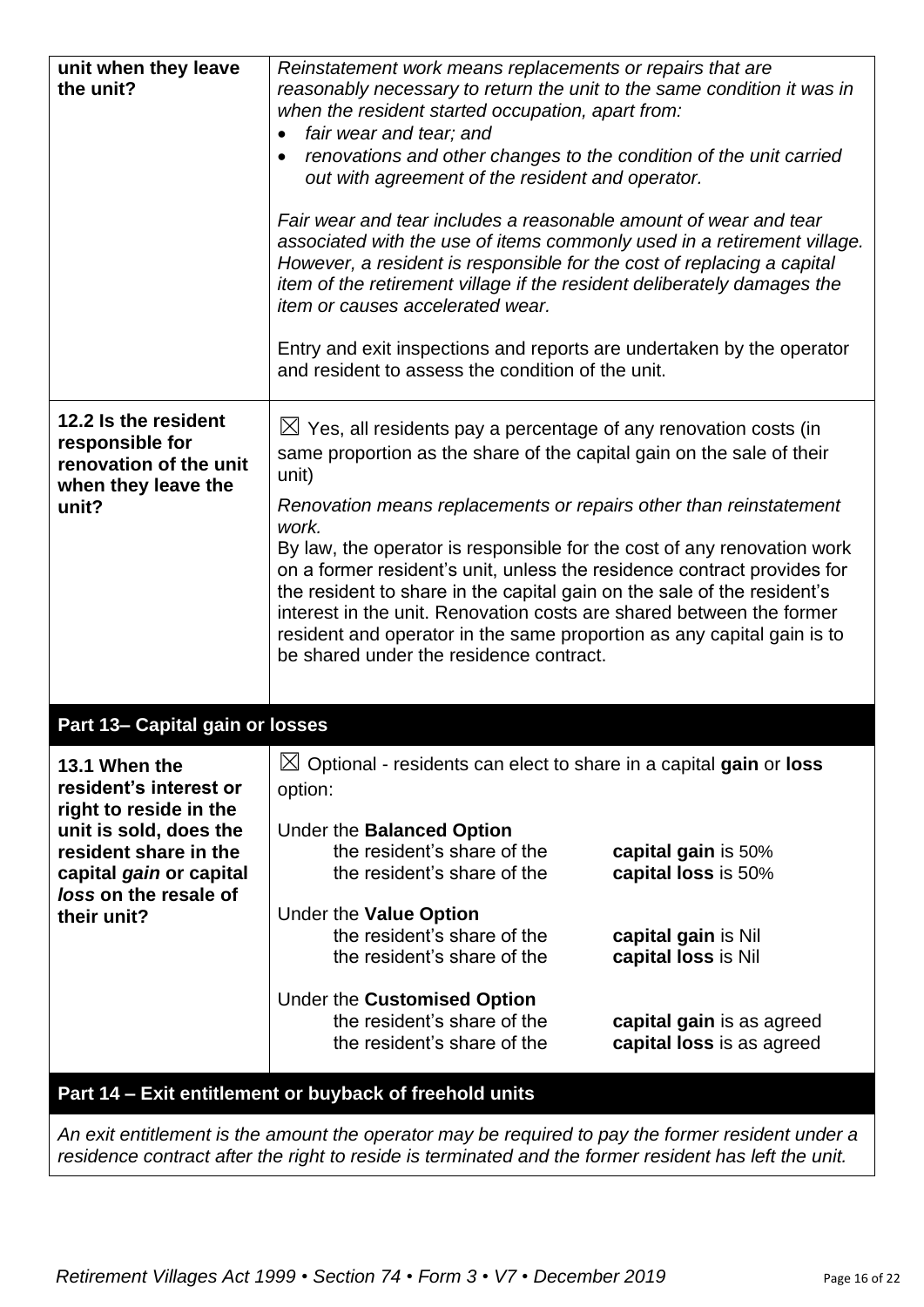| 14.1 How is the exit<br>entitlement which the                     | The Exit Entitlement will be equal to:                                                                                                                                                                                                                                        |
|-------------------------------------------------------------------|-------------------------------------------------------------------------------------------------------------------------------------------------------------------------------------------------------------------------------------------------------------------------------|
| operator will pay the<br>resident worked out?                     | The Ingoing Contribution by way of repayment of the Loan Amount.                                                                                                                                                                                                              |
|                                                                   | <b>Plus</b>                                                                                                                                                                                                                                                                   |
|                                                                   | the Resident's Share (if any) of the Capital Gain (if any).                                                                                                                                                                                                                   |
|                                                                   | <b>Less</b>                                                                                                                                                                                                                                                                   |
|                                                                   | the Exit fee (refer part 11.1 above);                                                                                                                                                                                                                                         |
|                                                                   | the Resident's Share (if any) of the Capital Loss (if any).                                                                                                                                                                                                                   |
|                                                                   | the General Services Charges and Maintenance Reserve Fund<br>Contributions owing by the Resident;                                                                                                                                                                             |
|                                                                   | the Resident's Share (if any) of any costs incurred in relation to the sale<br>of the Accommodation Unit;                                                                                                                                                                     |
|                                                                   | the costs of reinstatement of the unit (refer to part 12.1);                                                                                                                                                                                                                  |
|                                                                   | the Resident's Share (if any) of any agreed Renovation Costs (refer to<br>part 12.2);                                                                                                                                                                                         |
|                                                                   | any other amounts owing by the resident under any other agreement<br>relating to the provision of services or goods in the Village; and                                                                                                                                       |
|                                                                   | the costs and expenses incurred in relation to termination of the<br><b>Residence Contract.</b>                                                                                                                                                                               |
|                                                                   |                                                                                                                                                                                                                                                                               |
| 14.2 When is the exit<br>entitlement payable?                     | By law, the operator must pay the exit entitlement to a former resident<br>on or before the earliest of the following days:<br>the day stated in the residence contract<br>$\bullet$<br>$\triangleright$ no date is stated in the residence contract                          |
|                                                                   |                                                                                                                                                                                                                                                                               |
|                                                                   | 14 days after the settlement of the sale of the right to reside in the<br>unit to the next resident or the operator                                                                                                                                                           |
|                                                                   | 18 months after the termination date of the resident's right to reside<br>under the residence contract, even if the unit has not been resold,<br>unless the operator has been granted an extension for payment by<br>the Queensland Civil and Administrative Tribunal (QCAT). |
|                                                                   | In addition, an operator is entitled to see probate or letters of<br>administration before paying the exit entitlement of a former resident<br>who has died.                                                                                                                  |
| 14.3 What is the<br>turnover of units for<br>sale in the village? | 5 accommodation units were vacant as at the end of the last financial<br>year.                                                                                                                                                                                                |
|                                                                   | 2 accommodation units were resold during the last financial year.                                                                                                                                                                                                             |
|                                                                   | 14 months was the average length of time to sell a unit over the last<br>three financial years.                                                                                                                                                                               |
|                                                                   |                                                                                                                                                                                                                                                                               |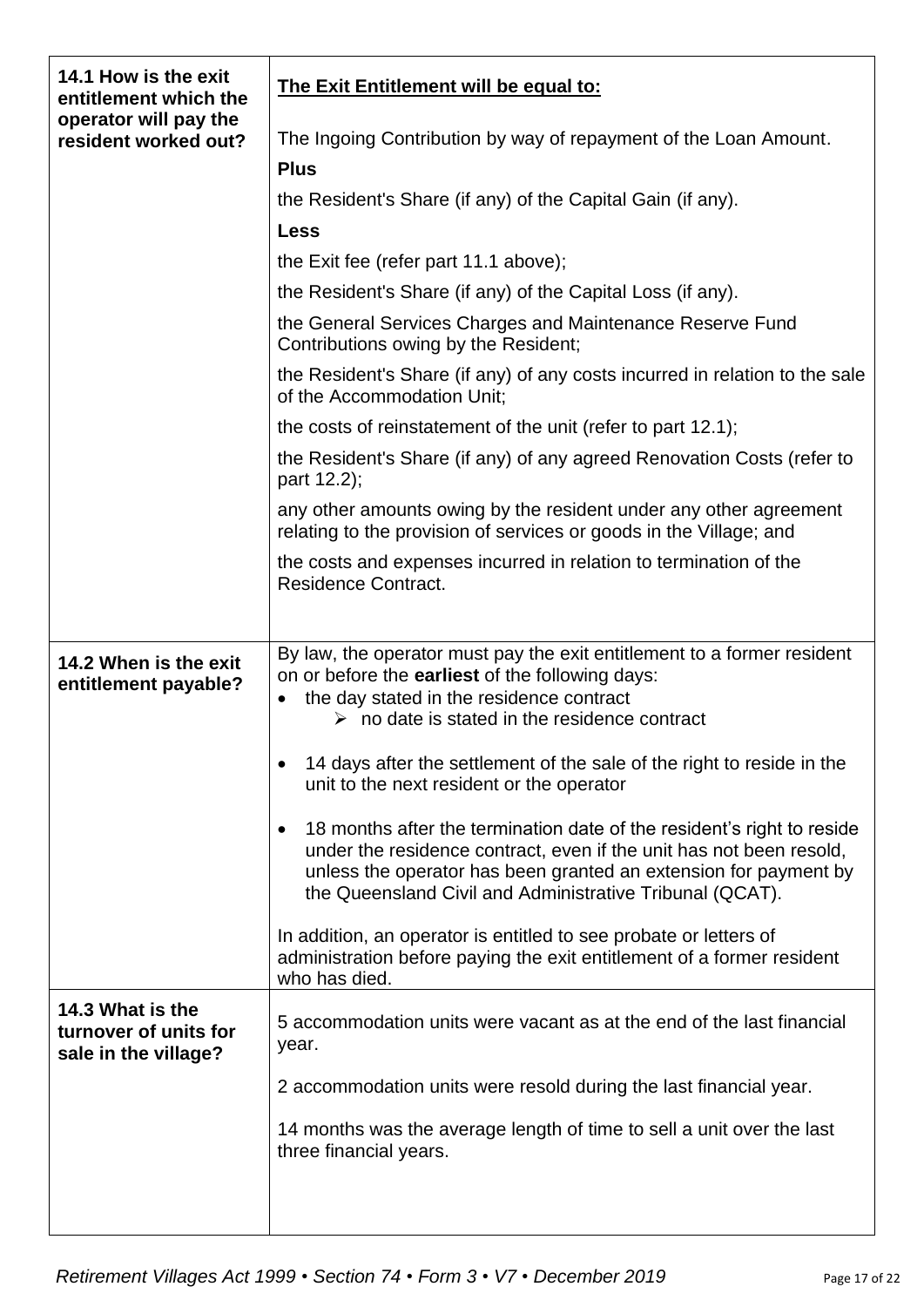| Part 15 - Financial management of the village                                                                                                                       |                                                                                                                                               |                                                                                                                                                                   |                                                                                                     |
|---------------------------------------------------------------------------------------------------------------------------------------------------------------------|-----------------------------------------------------------------------------------------------------------------------------------------------|-------------------------------------------------------------------------------------------------------------------------------------------------------------------|-----------------------------------------------------------------------------------------------------|
|                                                                                                                                                                     |                                                                                                                                               |                                                                                                                                                                   |                                                                                                     |
| 15.1 What is the<br>financial status for the<br>funds that the                                                                                                      | <b>Financial Year</b>                                                                                                                         | General Services Charges for the last 3 years<br>Deficit/Surplus                                                                                                  | Change from previous<br>year                                                                        |
| operator is required to                                                                                                                                             | 2018/19                                                                                                                                       | \$6,661 surplus                                                                                                                                                   |                                                                                                     |
| maintain under the                                                                                                                                                  | 2019/20                                                                                                                                       | \$11,102.00 deficit                                                                                                                                               |                                                                                                     |
| <b>Retirement Villages</b>                                                                                                                                          | 2020/21                                                                                                                                       | \$TBC                                                                                                                                                             |                                                                                                     |
| Act 1999?                                                                                                                                                           | full financial year available                                                                                                                 | <b>Balance of Maintenance Reserve Fund</b><br>for last financial year OR last quarter if no                                                                       | \$21,060.15                                                                                         |
|                                                                                                                                                                     | no full financial year available                                                                                                              | <b>Balance of Capital Replacement Fund</b><br>for the last financial year OR last quarter if                                                                      | \$33,226.00                                                                                         |
|                                                                                                                                                                     | Percentage of a resident ingoing<br>contribution applied to the Capital<br><b>Replacement Fund</b>                                            |                                                                                                                                                                   | 1%                                                                                                  |
|                                                                                                                                                                     | resident's ingoing contribution, as<br>determined by a quantity surveyor's<br>This fund is used for replacing the<br>village's capital items. | The operator pays a percentage of a<br>report, to the Capital Replacement Fund.                                                                                   |                                                                                                     |
|                                                                                                                                                                     | <b>OR</b><br>the village is not yet operating.                                                                                                |                                                                                                                                                                   |                                                                                                     |
| Part 16 - Insurance                                                                                                                                                 |                                                                                                                                               |                                                                                                                                                                   |                                                                                                     |
| village, including for:<br>communal facilities; and<br>$\bullet$<br>Residents contribute towards the cost of this insurance as part of the General Services Charge. |                                                                                                                                               | the accommodation units, other than accommodation units owned by residents.                                                                                       | The village operator must take out general insurance, to full replacement value, for the retirement |
|                                                                                                                                                                     |                                                                                                                                               |                                                                                                                                                                   |                                                                                                     |
| 16.1 Is the resident<br>responsible for<br>arranging any                                                                                                            | $\boxtimes$ Yes $\Box$ No                                                                                                                     |                                                                                                                                                                   |                                                                                                     |
| insurance cover?<br>If yes, the resident is                                                                                                                         |                                                                                                                                               | If yes, the resident is responsible for these insurance policies:                                                                                                 |                                                                                                     |
| responsible for these<br>insurance policies:                                                                                                                        | $\bullet$<br>$\bullet$<br>Village.                                                                                                            | contents of the accommodation unit (excluding fixtures and<br>fittings owned by the Operator); and<br>any vehicle or boat owned by the resident and stored in the |                                                                                                     |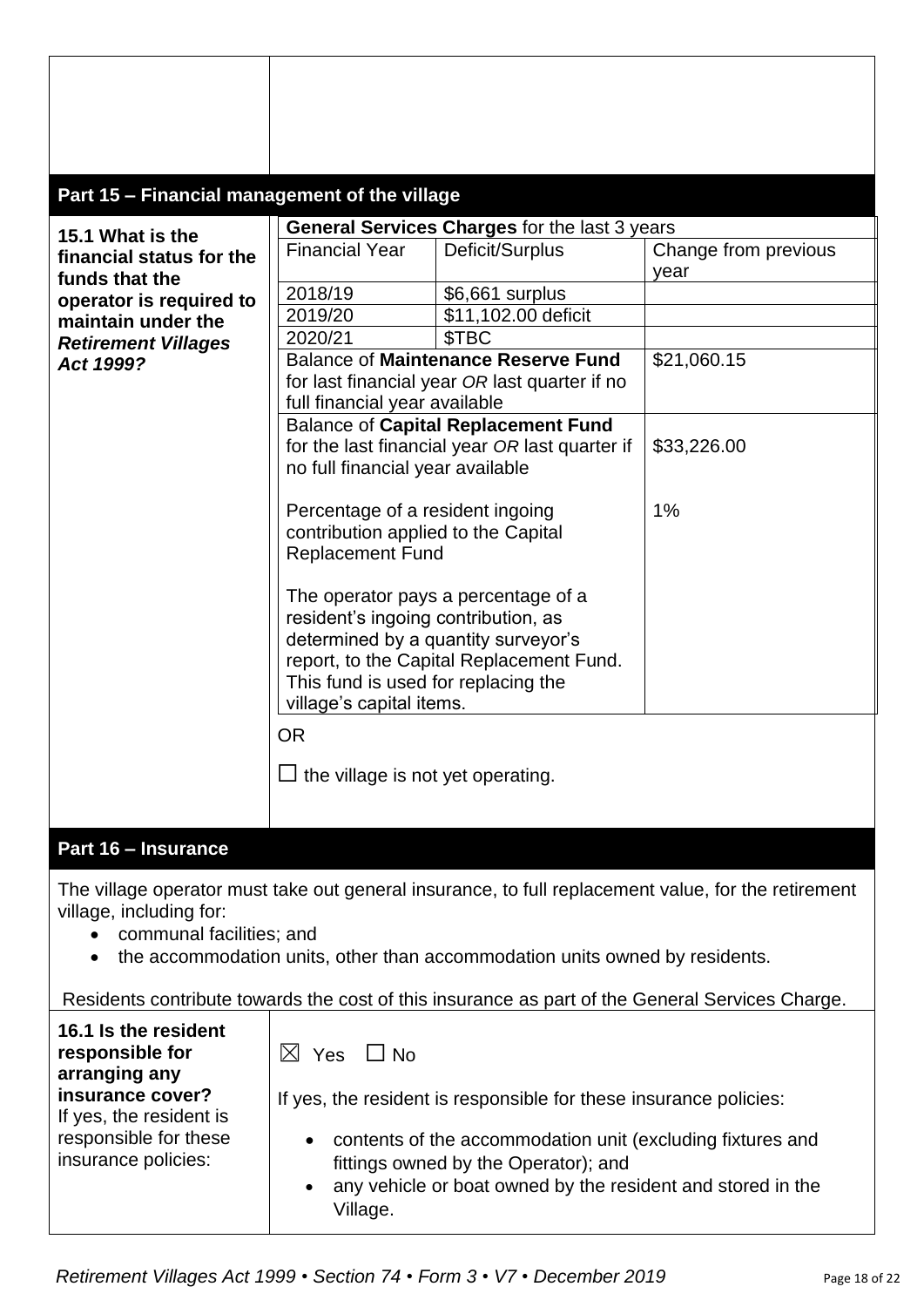| Part 17 - Living in the village                                                                                                                                          |                                                                                                                                                                                                                                                                                                                                        |
|--------------------------------------------------------------------------------------------------------------------------------------------------------------------------|----------------------------------------------------------------------------------------------------------------------------------------------------------------------------------------------------------------------------------------------------------------------------------------------------------------------------------------|
| Trial or settling in period in the village                                                                                                                               |                                                                                                                                                                                                                                                                                                                                        |
| 17.1 Does the village<br>offer prospective<br>residents a trial period<br>or a settling in period<br>in the village?<br><b>Pets</b>                                      | $\Box$ Yes<br>$\boxtimes$ No                                                                                                                                                                                                                                                                                                           |
| 17.2 Are residents<br>allowed to keep pets?<br>If yes: specify any<br>restrictions or conditions<br>on pet ownership                                                     | $\boxtimes$ Yes<br>$\sqcup$ No<br>Resident's intending to house a pet must apply for the Operator's<br>consent and must observe the Pet Policy for the Village (as outlined in<br>the Village Rules). A copy of the Pet Policy is available for review upon<br>request.                                                                |
| <b>Visitors</b>                                                                                                                                                          |                                                                                                                                                                                                                                                                                                                                        |
| 17.3 Are there<br>restrictions on visitors<br>staying with residents<br>or visiting?<br>If yes: specify any<br>restrictions or conditions<br>on visitors (e.g. length of | $\boxtimes$ Yes<br>$\Box$ No<br>Residents must notify the operator if they intend for a visitor to stay<br>with them in the Village and must obtain the Operator's consent if this<br>is for an extended duration (in accordance with the Village Rules).<br>Resident's intending for a visitor to stay in their unit must observe the |
| stay, arrange with<br>manager)                                                                                                                                           | Visitor Policy for the Village (as outlined in the Village Rules). A copy of<br>the Visitor Policy is available for review upon request.                                                                                                                                                                                               |
| <b>Village by-laws and village rules</b>                                                                                                                                 |                                                                                                                                                                                                                                                                                                                                        |
| 17.4 Does the village<br>have village by-laws?                                                                                                                           | $\boxtimes$ No<br>$\Box$ Yes<br>By law, residents may, by special resolution at a residents meeting and<br>with the agreement of the operator, make, change or revoke by-laws<br>for the village.<br>Note: See notice at end of document regarding inspection of village<br>by-laws                                                    |
| 17.5 Does the operator<br>have other rules for<br>the village.                                                                                                           | $\boxtimes$ Yes $\Box$ No<br>If yes: Rules may be made available on request                                                                                                                                                                                                                                                            |
| <b>Resident input</b><br>17.6 Does the village<br>have a residents<br>committee established                                                                              | $\Box$ Yes<br>$\boxtimes$ No                                                                                                                                                                                                                                                                                                           |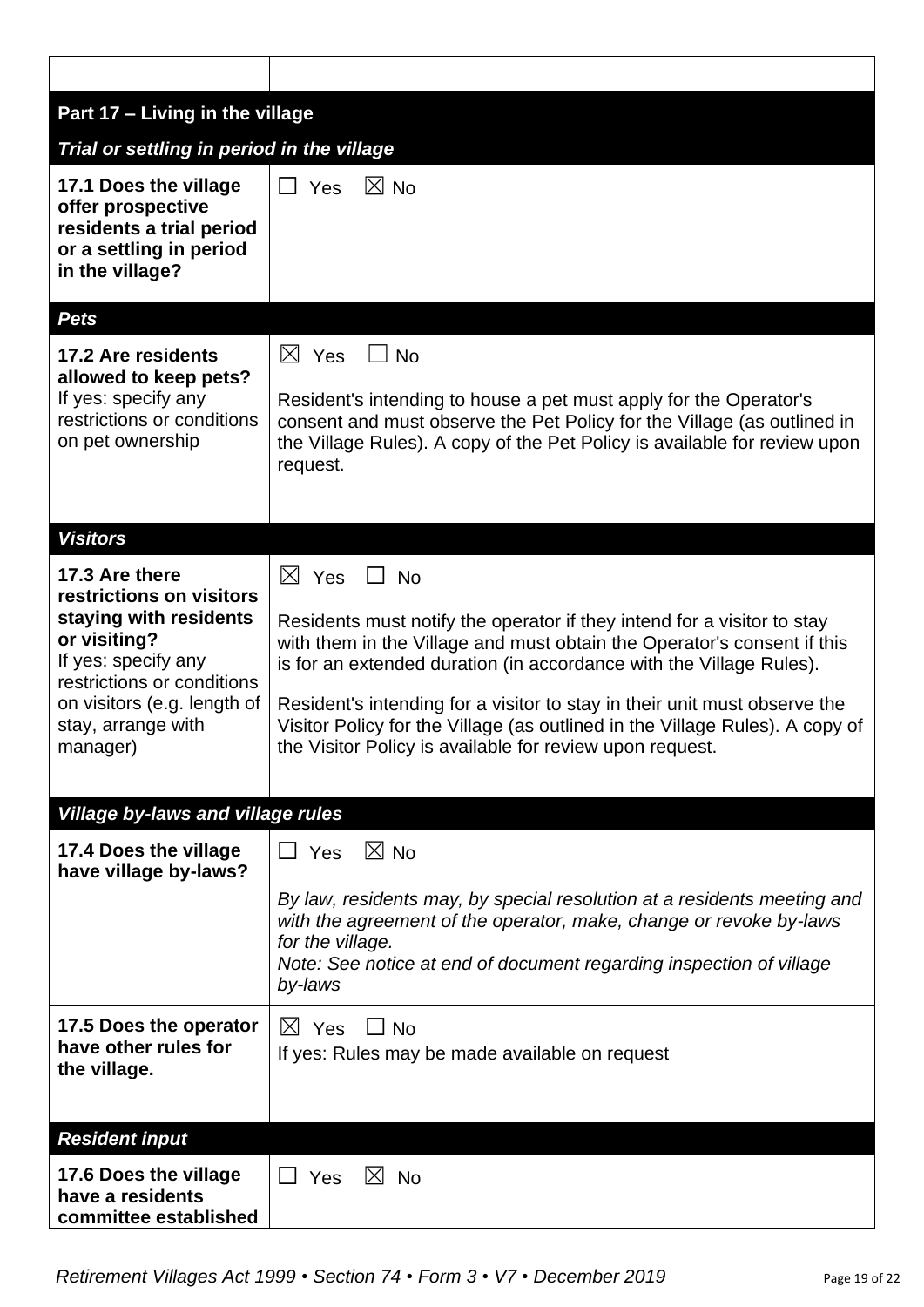| under the Retirement<br>By law, residents are entitled to elect and form a residents committee<br><b>Villages Act 1999?</b><br>to deal with the operator on behalf of residents about the day-to-day<br>running of the village and any complaints or proposals raised by<br>residents.<br>You may like to ask the village manager about an opportunity to talk<br>with members of the resident committee about living in this village.<br><b>Part 18 - Accreditation</b><br>18.1 Is the village<br>$\boxtimes$ No, village is not accredited<br>voluntarily accredited<br>through an industry-     |
|----------------------------------------------------------------------------------------------------------------------------------------------------------------------------------------------------------------------------------------------------------------------------------------------------------------------------------------------------------------------------------------------------------------------------------------------------------------------------------------------------------------------------------------------------------------------------------------------------|
|                                                                                                                                                                                                                                                                                                                                                                                                                                                                                                                                                                                                    |
|                                                                                                                                                                                                                                                                                                                                                                                                                                                                                                                                                                                                    |
| $\Box$ Yes, village is voluntarily accredited through:<br>based accreditation<br>scheme?                                                                                                                                                                                                                                                                                                                                                                                                                                                                                                           |
| Note: Retirement village accreditation schemes are industry-based schemes. The Retirement<br>Villages Act 1999 does not establish an accreditation scheme or standards for retirement villages.                                                                                                                                                                                                                                                                                                                                                                                                    |
| Part 19 - Waiting list                                                                                                                                                                                                                                                                                                                                                                                                                                                                                                                                                                             |
| 19.1 Does the village<br>maintain a waiting list<br>$\boxtimes$ Yes $\Box$ No<br>for entry?<br>$\boxtimes$ No fee<br>If yes,<br>what is the fee to join<br>the waiting list?                                                                                                                                                                                                                                                                                                                                                                                                                       |
| <b>Access to documents</b>                                                                                                                                                                                                                                                                                                                                                                                                                                                                                                                                                                         |
| The following operational documents are held by the retirement village scheme operator<br>and a prospective resident or resident may make a written request to the operator to<br>inspect or take a copy of these documents free of charge. The operator must comply with<br>the request by the date stated by the prospective resident or resident (which must be at<br>least seven days after the request is given).<br>$\times$<br>Certificate of registration for the retirement village scheme<br>Certificate of title or current title search for the retirement village land<br>$\boxtimes$ |
| $\times$<br>Village site plan<br>$\times$<br>Plans showing the location, floor plan or dimensions of accommodation units in the village<br>Plans of any units or facilities under construction<br>$\Box$                                                                                                                                                                                                                                                                                                                                                                                           |
| $\Box$<br>Development or planning approvals for any further development of the village<br>$\Box$<br>An approved redevelopment plan for the village under the Retirement Village Act<br>An approved transition plan for the village<br>$\Box$<br>$\Box$<br>An approved closure plan for the village<br>The annual financial statements and report presented to the previous annual meeting<br>$\boxtimes$<br>of the retirement village                                                                                                                                                              |
| Statements of the balance of the capital replacement fund or maintenance reserve fund or<br>$\boxtimes$<br>Income and expenditure for general services at the end of the previous three financial<br>years of the retirement village                                                                                                                                                                                                                                                                                                                                                               |
| Statements of the balance of any Body Corporate administrative fund or sinking fund at the<br>$\Box$<br>end of the previous three years of the retirement village<br>Examples of contracts that residents may have to enter into<br>$\boxtimes$                                                                                                                                                                                                                                                                                                                                                    |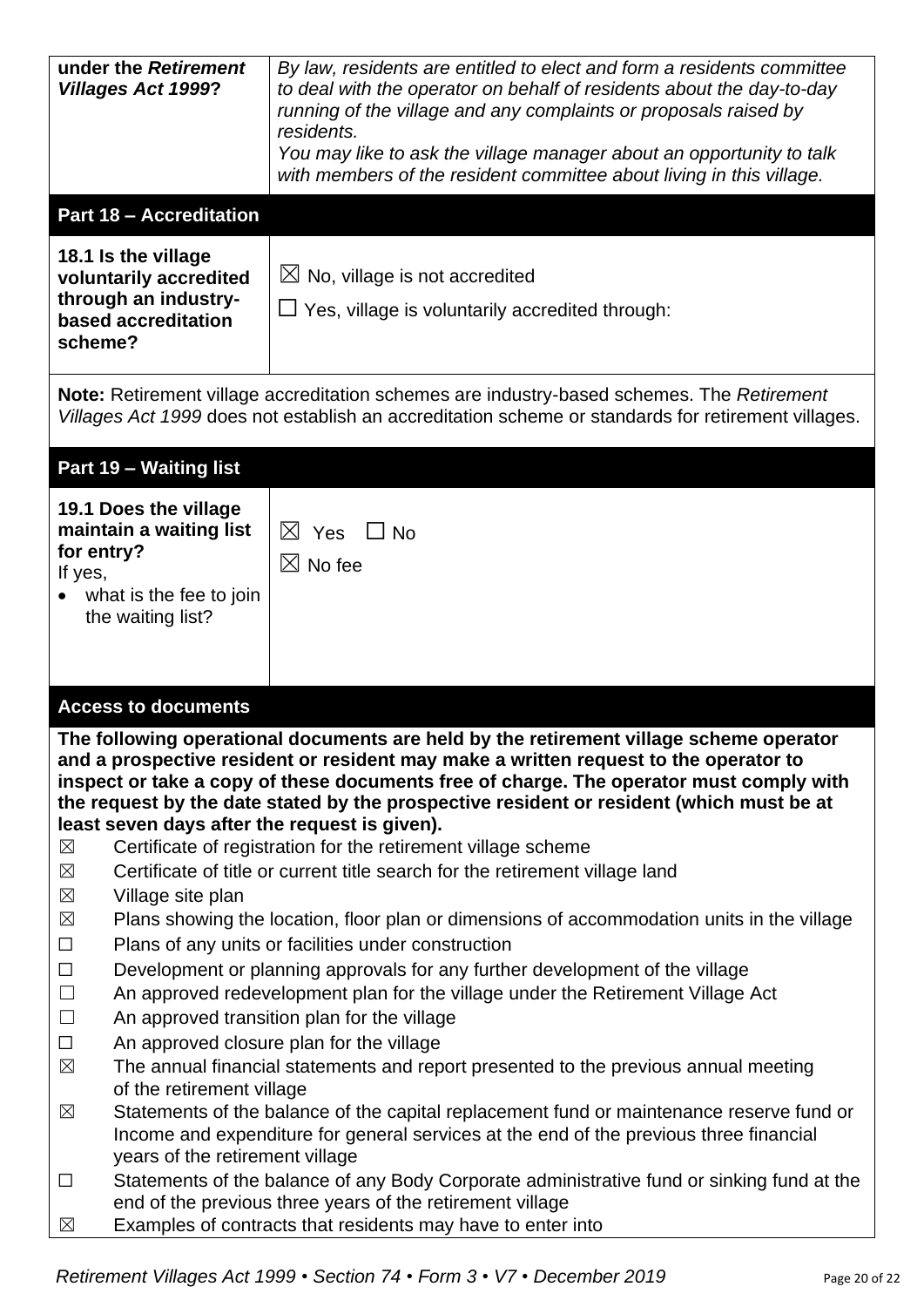- ☒ Village dispute resolution process
- ☐ Village by-laws
- $\boxtimes$  Village insurance policies and certificates of currency
- $\boxtimes$  A current public information document (PID) continued in effect under section 237I of the Act (this applies to existing residence contracts)

*An example request form containing all the necessary information you must include in your request is available on the Department of Housing and Public Works website.*

# **Further Information**

If you would like more information, contact the Department of Housing and Public Works on 13 QGOV (13 74 68) or visit our website at **[www.hpw.qld.gov.au](http://www.hpw.qld.gov.au/)**

### **General Information**

General information and fact sheets on retirement villages: [www.qld.gov.au/retirementvillages](http://www.qld.gov.au/retirementvillages) For more information on retirement villages and other seniors living options: [www.qld.gov.au/seniorsliving](http://www.qld.gov.au/seniorsliving)

### **Regulatory Services, Department of Housing and Public Works**

Regulatory Services administers the *Retirement Villages Act 1999*. This includes investigating complaints and alleged breaches of the Act. Department of Housing and Public Works GPO Box 690, Brisbane, QLD 4001 Phone: 07 3008 3450 Email: regulatoryservices@hpw.qld.gov.au Website: [www.hpw.qld.gov.au/housing](http://www.hpw.qld.gov.au/housing)

# **Queensland Retirement Village and Park Advice Service (QRVPAS)**

Specialist service providing free information and legal assistance for residents and prospective residents of retirement villages and manufactured home parks in Queensland. Caxton Legal Centre Inc. 1 Manning Street, South Brisbane, QLD 4101 Phone: 07 3214 6333 Email: caxton@caxton.org.au Website: [www.caxton.org.au](http://www.caxton.org.au/)

### **Department of Human Services (Australian Government)**

Information on planning for retirement and how moving into a retirement village can affect your pension

Phone: 132 300

Website: [www.humanservices.gov.au/individuals/subjects/age-pension-and-planning-your](file:///C:/Users/juliet.gross/AppData/Roaming/Microsoft/Word/www.humanservices.gov.au/individuals/subjects/age-pension-and-planning-your-retirement)[retirement](file:///C:/Users/juliet.gross/AppData/Roaming/Microsoft/Word/www.humanservices.gov.au/individuals/subjects/age-pension-and-planning-your-retirement)

### **Seniors Legal and Support Service**

These centres provide free legal and support services for seniors concerned about elder abuse, mistreatment or financial exploitation. Caxton Legal Centre Inc. 1 Manning Street, South Brisbane, QLD 4101 Phone: 07 3214 6333 Email: caxton@caxton.org.au Website: [https://caxton.org.au](https://caxton.org.au/)